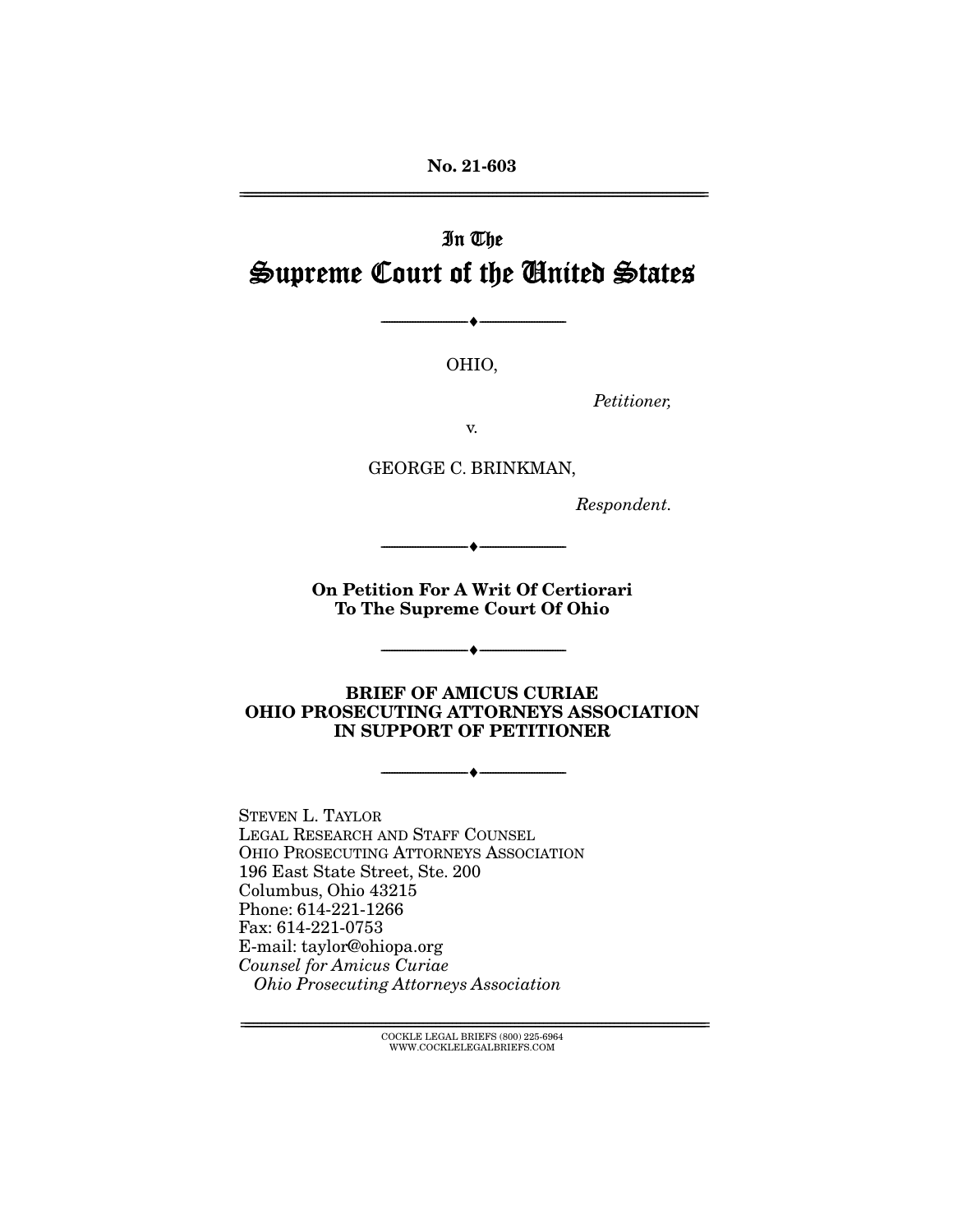# TABLE OF CONTENTS

Page

|                                                                                                                                                                                                             | i  |
|-------------------------------------------------------------------------------------------------------------------------------------------------------------------------------------------------------------|----|
|                                                                                                                                                                                                             | ij |
| STATEMENT OF INTEREST OF AMICUS                                                                                                                                                                             |    |
|                                                                                                                                                                                                             | 1  |
| SUMMARY OF THE ARGUMENT                                                                                                                                                                                     | 3  |
|                                                                                                                                                                                                             | 7  |
| THE DUE PROCESS STANDARD OF BOY-<br>KIN v. ALABAMA DOES NOT REQUIRE<br>AN ORAL ADVISEMENT OF A CONSTITU-<br>TIONAL RIGHT, AND THE OMISSION OF<br>ANY SUCH ADVISEMENT IS SUBJECT TO<br>HARMLESS-ERROR REVIEW | 7  |
|                                                                                                                                                                                                             | 25 |
|                                                                                                                                                                                                             |    |

i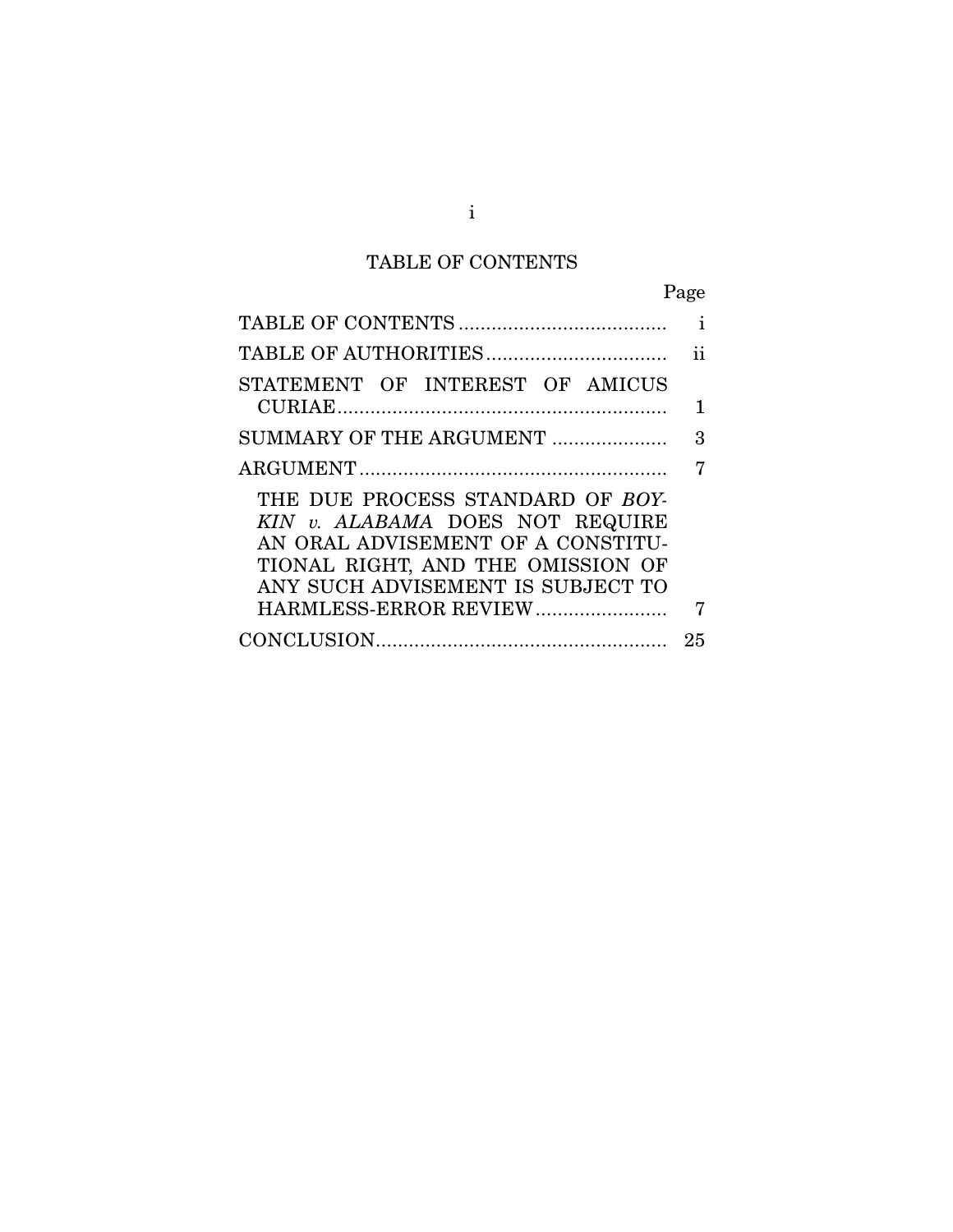# TABLE OF AUTHORITIES

Page

# **CASES**

| Boykin v. Alabama, 395 U.S. 238 (1969)  passim                                                       |
|------------------------------------------------------------------------------------------------------|
|                                                                                                      |
| Chapman v. California, 386 U.S. 18 (1967)5                                                           |
|                                                                                                      |
| Greer v. United States, 141 S.Ct. 2090 (2021)3, 11, 22                                               |
|                                                                                                      |
| Michigan v. Long, 463 U.S. 1032 (1983)15                                                             |
| Neder v. United States, 527 U.S. 1 (1999) 2, 22, 23                                                  |
| Ohio v. Reiner, 532 U.S. 17 (2001) 15                                                                |
| People v. Howard, 1 Cal.4th 1132, 824 P.2d 1315<br>$(1992)$                                          |
| Riggins v. McMackin, 935 F.2d 790 (6th Cir.                                                          |
| State ex rel. Glenn v. Indus. Comm., 2007-Ohio-<br>6535, 2007 Ohio App. Lexis 5730 (10th Dist.<br>14 |
| State v. Ballard, 66 Ohio St.3d 473, 423 N.E.2d                                                      |
| State v. Brinkman, 2021 Ohio Lexis 1458                                                              |
| State v. Conway, 108 Ohio St.3d 214, 842 N.E.2d                                                      |
| State v. Dangler, 162 Ohio St.3d 1, 164 N.E.3d                                                       |
|                                                                                                      |

ii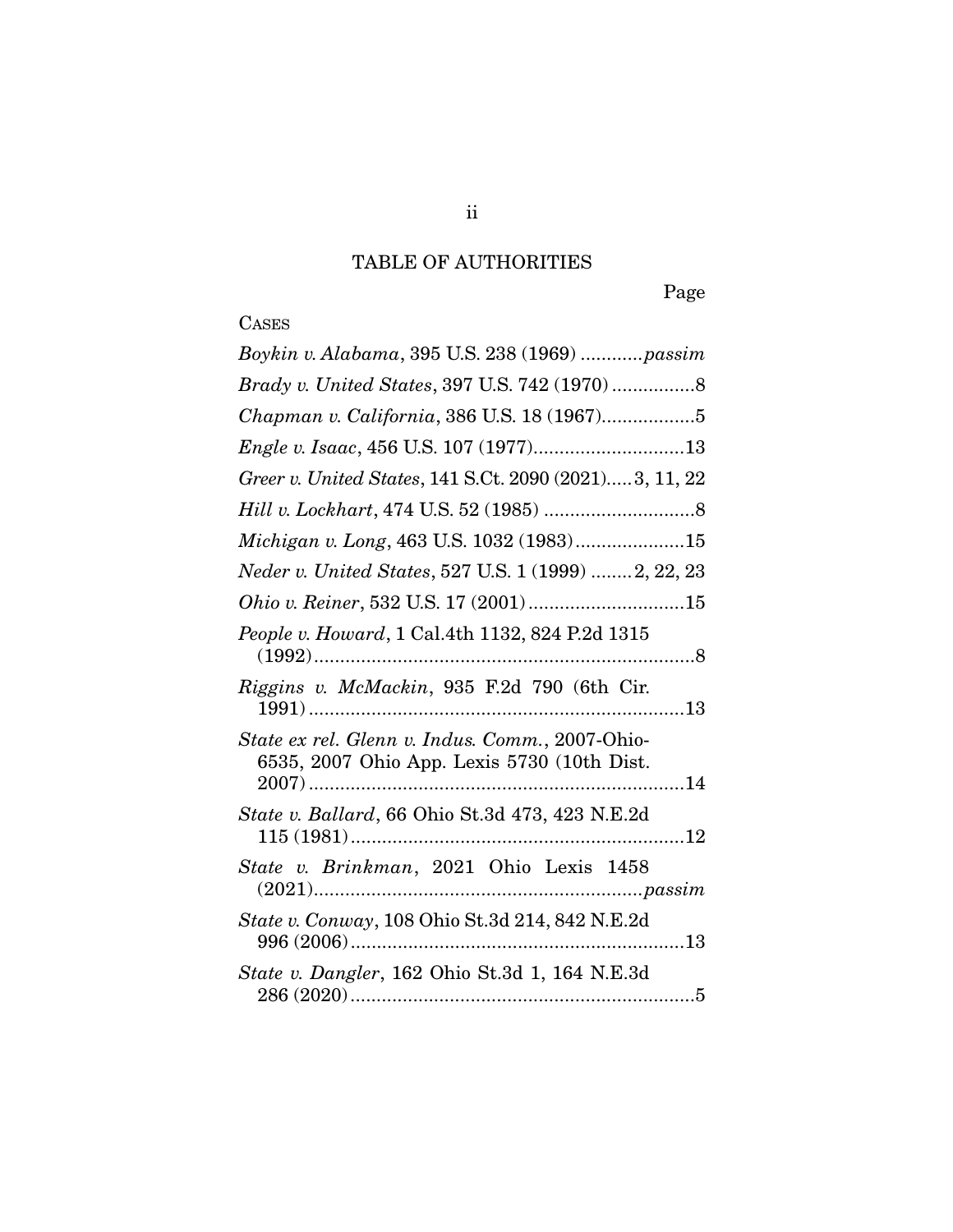## TABLE OF AUTHORITIES – Continued

| <i>State v. Fritts</i> , 2021-Ohio-895, 2021 Ohio App.                              |
|-------------------------------------------------------------------------------------|
| <i>State v. Miller</i> , 159 Ohio St.3d 447, 151 N.E.3d                             |
| State v. Moore, 2019-Ohio-2764, 2019 Ohio App.                                      |
| State v. Thompson, 2019-Ohio-5407, 2019 Ohio<br>App. LEXIS 5477 (11th Dist. 2019)17 |
| <i>State v. Veney</i> , 120 Ohio St.3d 176, 897 N.E.2d                              |
| Strickland v. Washington, 466 U.S. 668 (1984)9                                      |
| United States v. Dominguez-Benitez, 542 U.S.                                        |
| United States v. Vonn, 535 U.S. 55 (2002) 6, 9, 10, 19                              |
| United States v. Ward, 518 F.3d 75 (1st Cir.                                        |
| Washington v. Recuenco, 548 U.S. 212 (2006)5                                        |
| Wilkins v. Erickson, 505 F.2d 761 (9th Cir.                                         |

## RULES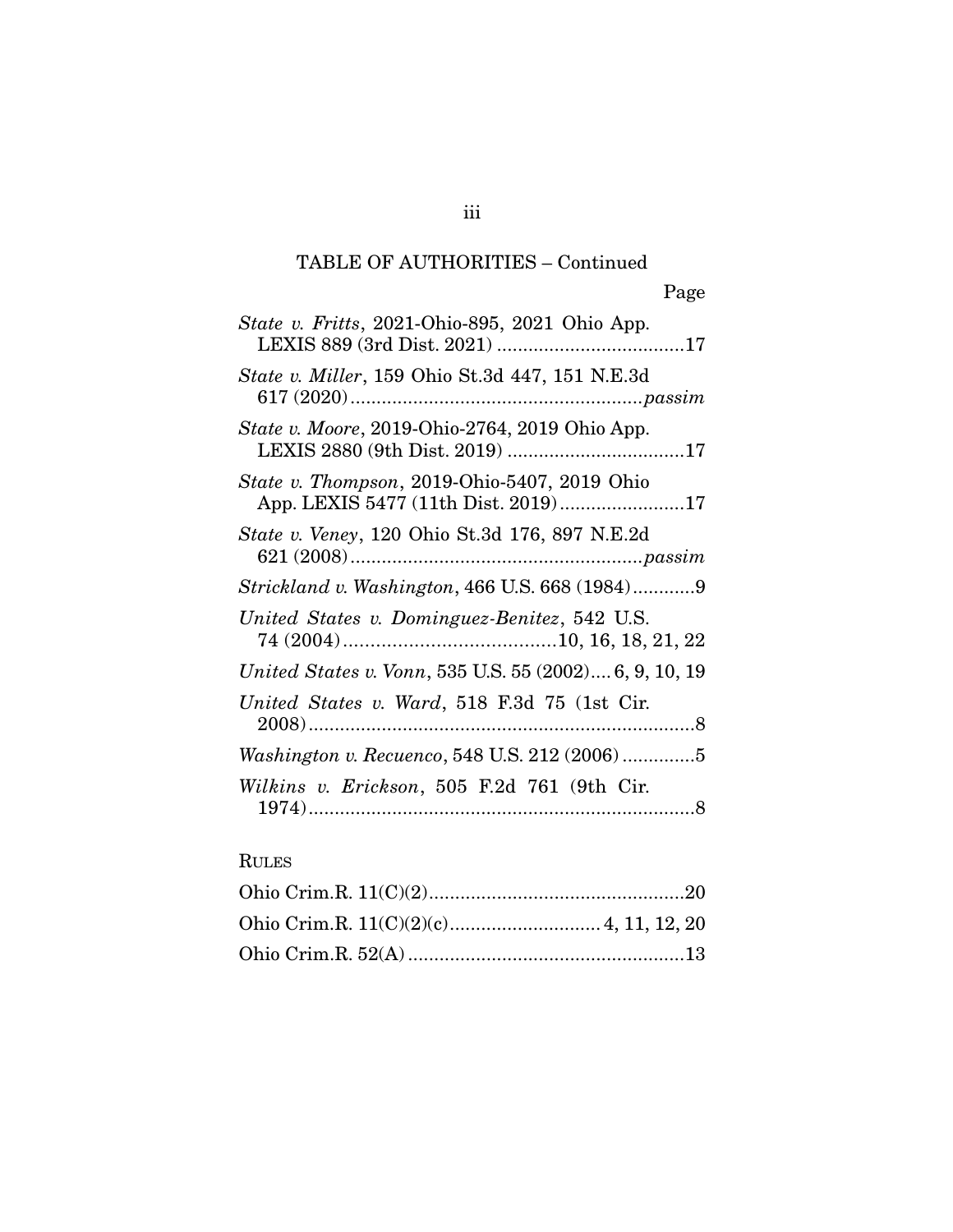## TABLE OF AUTHORITIES – Continued

|                                                  | Page |
|--------------------------------------------------|------|
|                                                  |      |
| Ohio S.Ct.Rep.Op.R. 1(B)(1) (eff. May 1, 2002)14 |      |
| $\Omega$ miro $\Lambda$ imiropimiro              |      |

| <b>OTHER AUTHORITIES</b> |  |
|--------------------------|--|
|                          |  |

iv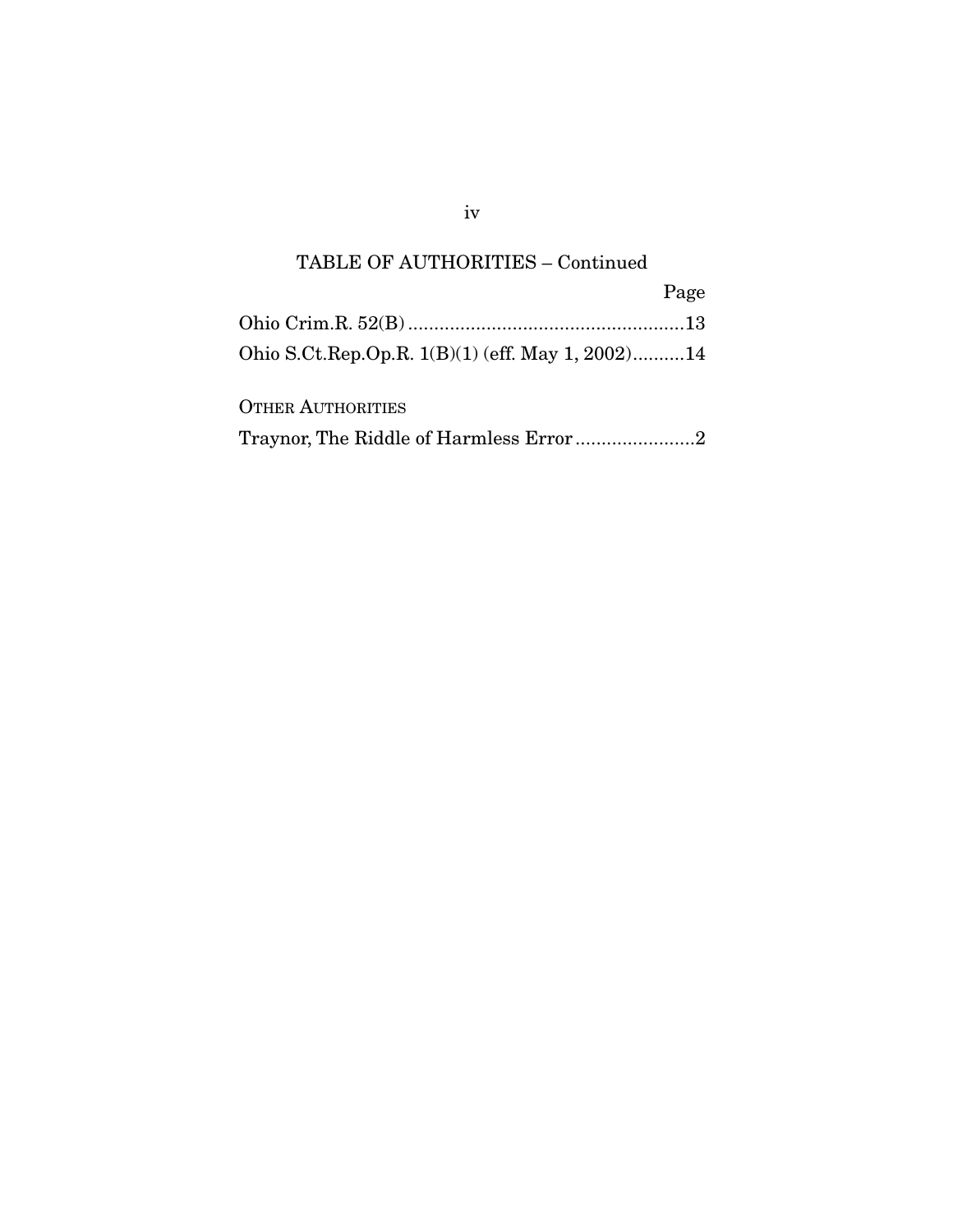### **STATEMENT OF INTEREST OF AMICUS CURIAE**1

Founded in 1937, the Ohio Prosecuting Attorneys<br>Association (OPAA) is a private, non-profit trade organization that supports Ohio's 88 elected county prosecutors. OPAA's mission is to assist prosecuting attorneys in the pursuit of truth and justice as well as promote public safety. OPAA advocates for public policies that strengthen prosecuting attorneys' ability to secure justice for crime victims and sponsors continuing legal education programs that facilitate access to best practices in law enforcement and community safety. best practices in law enforcement and community safety.

In light of these considerations, OPAA has a strong interest in this Court accepting review over the questions presented regarding the scope of *Boykin* review and the applicability of harmless error review view and the applicability of harmless-error review. colloquy error bears directly on the work of Ohio prosecutors, reopening cases that need not be reopened, taking up the time and effort of prosecutors on remand on cases that should be closed, and renewing for crime victims the ordeal of undergoing the criminal-justice process again in the trial court. "Reversal for error, regardless of its effect on the judgment, encourages litigants to abuse the judicial process and bestirs the igants to abuse the judicial process and bestirs the

<sup>&</sup>lt;sup>1</sup> No counsel for any party authored any part of this brief, and no monetary contribution was made by any counsel or party intended to fund the preparation or submission of this brief. The OPAA notified all parties, through the parties' attorneys, of its intent to file this amicus brief more than ten days before its due date, and both parties have provided written consent for the filing of this amicus brief.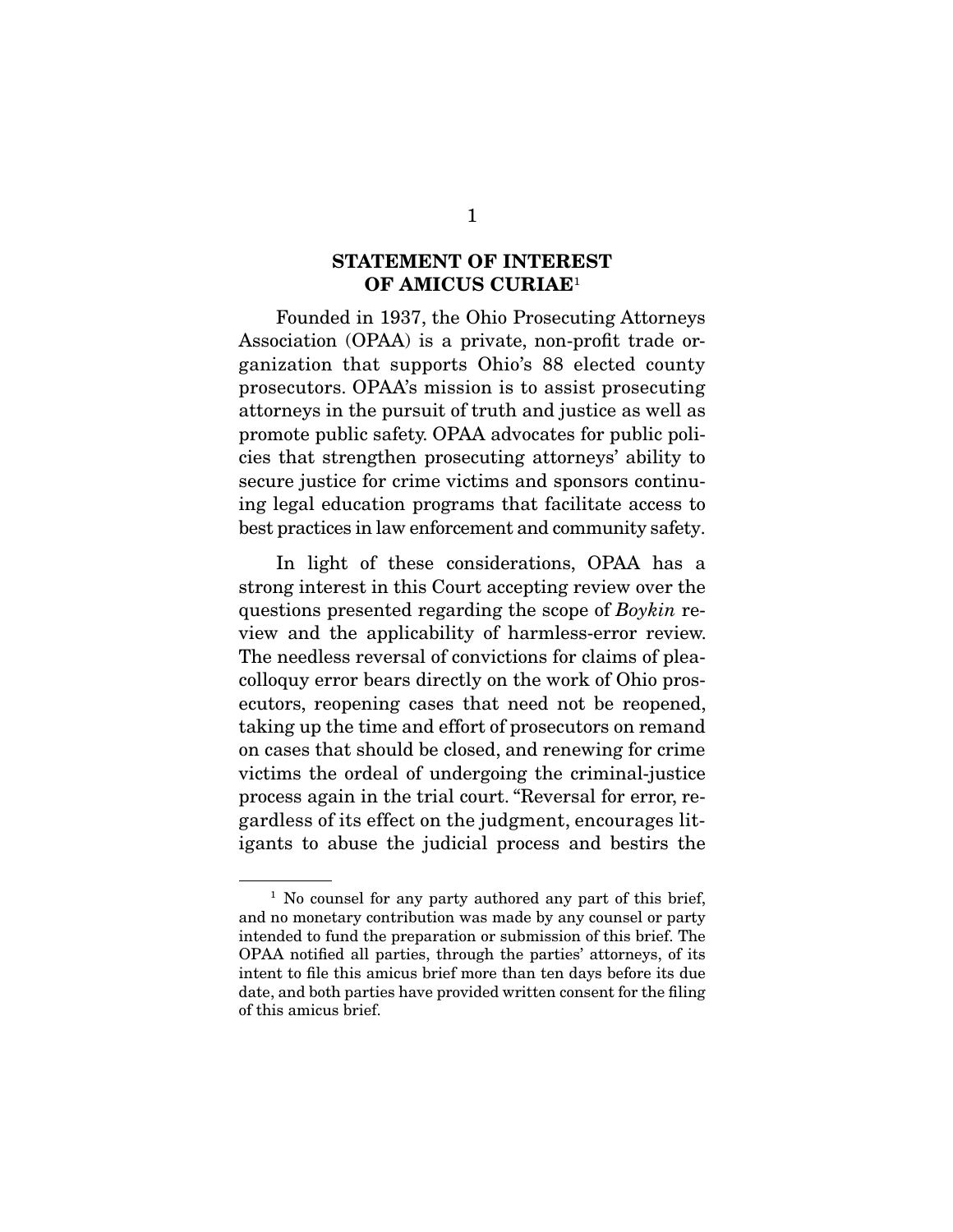public to ridicule it." Neder v. United States, 527 U.S. 1, 18 (1999) (quoting Traynor, The Riddle of Harmless Error).

These concerns reach their zenith in this triple-<br>homicide prosecution in which the defendant received three death sentences. Relying heavily on its earlier decisions in State v. Veney, 120 Ohio St.3d 176, 897<br>N E 24.621.(2008) and State v. *Miller*, 159 Obio St.3d N.E.2d 621 (2008), and *State v. Miller*, 159 Ohio St.3d 447, 151 N.E.3d 617 (2020), the Ohio Supreme Court found that the guilty pleas were invalid even though the supplemental colloquy showed that the defendant  $t_{\text{inter}}$  is suppresented that  $t_{\text{inter}}$  and that the earlier understood all of his *Boykin* rights and that the earlier "errors" were harmless.

As is common throughout the Nation, Ohio trial<br>courts face myriad legal requirements in handling their overburdened dockets. With courts handling numerous cases every day, mistakes are bound to occur in giving oral advisements. While such omissions can provide fodder for possible reversal of a guilty plea on direct appeal, it is also true that, in many situations, the appellate court will be able to determine that the omission of a particular oral advisement simply made no difference to the outcome of the proceedings. This is especially so when the "mistake" is actually noticed, the trial court corrects it, and the defendant and his attorneys express no reservations about the earlier mistake or about the correction and the attorneys actually express satisfaction with the correction. It takes no leap in logic to conclude that, even after the corrective colloguy, the defendant and his counsel desired that these  $\frac{1}{\sqrt{1-\frac{1}{\sqrt{2}}}}$ plea-based proceedings move forward.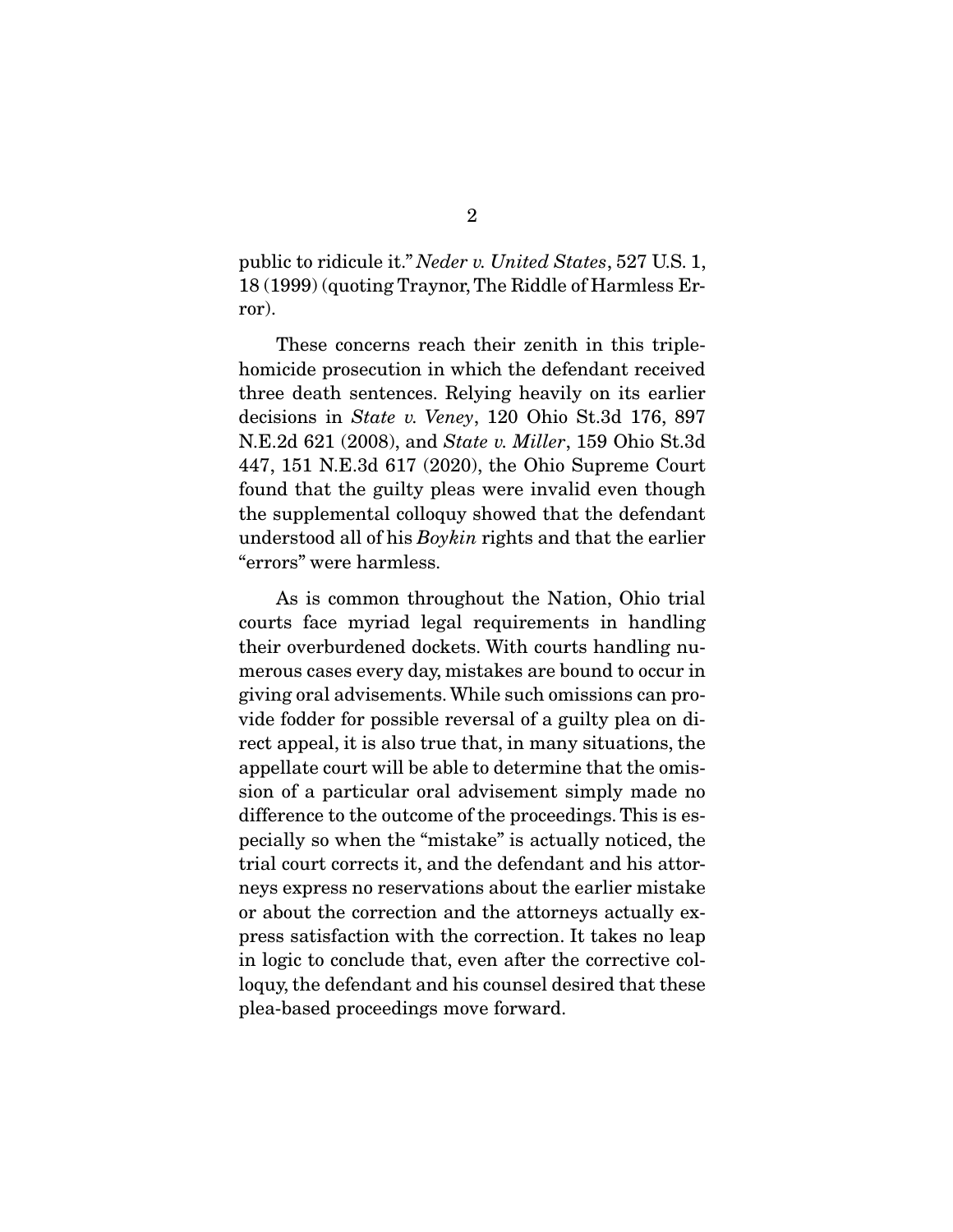This Court's recent decision in Greer v. United States, 141 S.Ct. 2090, 2100 (2021), confirms that discrete defects in the plea-colloquy process, such as "the omission of a required warning from a Rule 11 plea colloquy," would not be structural. Amicus curiae OPAA respectfully urges this Court to grant the petition for a writ of certiorari. writ of certiorari.

### **SUMMARY OF THE ARGUMENT**

 $\overbrace{\hspace{2.5cm}}$   $\overbrace{\hspace{2.5cm}}$ 

In *Boykin v. Alabama*, 395 U.S. 238 (1969), this Court found that due process was violated when the defendant had been convicted on the basis of a guilty plea without the record disclosing that the defendant was aware of three constitutional rights:  $(1)$  the right to jury trial;  $(2)$  the right to confront witnesses; and  $(3)$  the right not to be compelled to testify against himself. The "wholly silent" record was not sufficient to comply with due process.  $Id$ . at 240.

The record was not "wholly silent" here. But, instead of looking at the entire record to assess the defendant's understanding of the three *Boykin* rights, the Obje Supreme Court focused solely on the giving and  $\liminf$  oral advisements. Boykin does not require oral advisements, and so it does not require a narrow the exclusion of considering the entire record in asthe exclusion of considering the entire record in assessing the valid  $\frac{1}{2}$  the please  $\frac{1}{2}$ 

 Above and beyond what Boykin requires, an Ohio criminal rule requires that Ohio trial courts shall give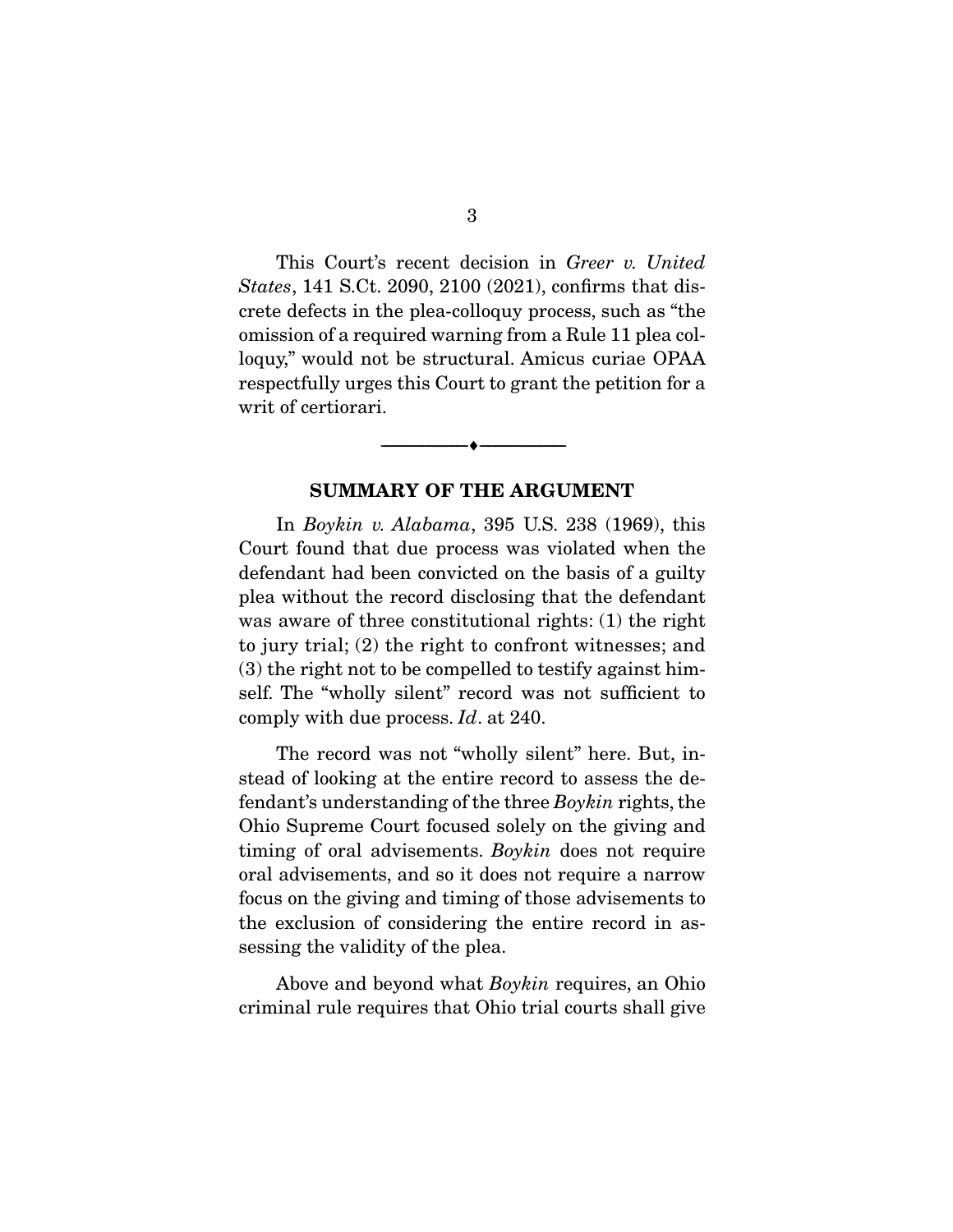oral advisements to the defendant as to five constitutional rights at the time he is pleading guilty: (1) the right to jury trial;  $(2)$  the right to confront witnesses;  $r(3)$  the right not to be compelled to testify against himself; (4) the right to compulsory process; and  $(5)$  the  $s_{\text{right}}$  to compute the reasonable doubt. Objective R right to proof beyond a reasonable doubt. Ohio Crime. $11(\Gamma\backslash\{9\})_0$ .  $(1,1)$ 

While *Boykin* should be treated as a distinct and separate constitutional protection, the Ohio Supreme Court has conflated  $Boykin$  with the requirements of the Ohio griminal rule,  $Boykin$  does not require and the Ohio criminal rule. Boykin does not require oral advisements so long as the record as a whole otherwise shows the defendant's awareness of the three  $Boykin$ <br>rights. But the Obje rule dece require eval advise rights. But the Ohio rule does require oral advisements. By combining *Boykin* with the rule, the Ohio Supreme Court concludes that a plea will be "constitutionally infirm" without the five oral advisements listed in the state rule. listed in the state rule.

The Ohio Supreme Court refuses to review the en-<br>tire record to determine whether the defendant was sufficiently aware of the three  $Boykin$  rights. Instead, it looks for the presence or absence of the five and ad it looks for the presence or absence of the five oral adof those advisements as an error of constitutional dimension requiring automatic reversal. mension requiring automatic reversal.

 $\frac{1}{10}$  holding of *Boykin* because the Ohio Supreme Court re $f(x)$  who record is "wholly silent" whether the record is "who is "who is "who is "who is "who is "who is "who is "who is "who is "who is "who is "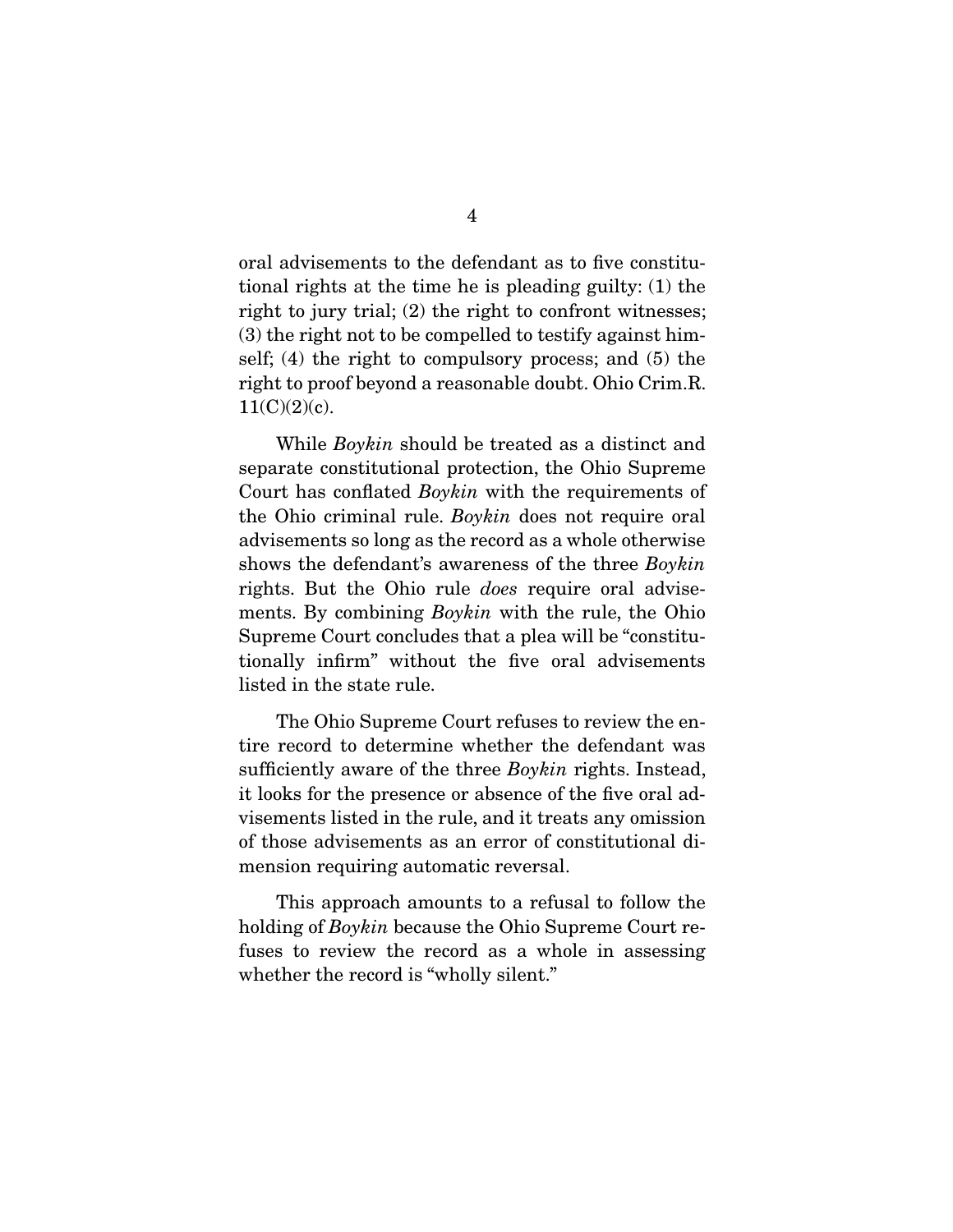The Ohio Supreme Court's approach also refuses<br>to entertain harmless-error review as to the claimed plea-advisement errors. Relying on *Veney* and *Miller*,<br>the decision in *Brinhman* below adhered to the sute the decision in Brinkman below adhered to the automatic-reversal holding of *Veney*. The "traditional rule"<br>in Ohio is that a defendant claiming error regarding plea-taking procedures must show prejudice, but the automatic-reversal rule of *Veney* is a "limited excep-<br>tion" to the rule *State v. Dangler*, 162 Obje St 3d 1 tion" to that rule. State v. Dangler, 162 Ohio St.3d 1, 164 N.E.3d 286,  $\P\P$  13-14 (2020). As the Ohio Supreme Court emphasized below, the omission of any of the five oral advisements "cannot be deemed harmless." State<br>v Brinhman, 2021 Obje Levis 1458, ¶ 12 (2021), quot v. Brinkman, 2021 Ohio Lexis 1458, ¶ 12 (2021), quoting Miller, ¶ 16.

when it relates to a federal constitutional right. Chap-<br>was u. California. 386 U.S. 18, 20, 21 (1967): Washing man v. California, 386 U.S. 18, 20-21 (1967); Washington v. Recuenco, 548 U.S. 212, 217-18 (2006). By relying on *Boykin*, and by elevating the claimed error to the level of a federal constitutional violation, the Ohio Supreme Court in its Veney-Miller-Brinkman line of cases<br>has created the federal question of whether an emishas created the federal question of whether an omis-<br>sion in giving the oral advisements should be subject to harmless-error review. As discussed in Part B of the Argument, infra, this Court has jurisdiction to review.  $\frac{1}{2}$  argument, infrastructure to  $\frac{1}{2}$  the court of review to review the review of  $\frac{1}{2}$ this question.

Under this Court's structural-error doctrine, the Ohio Supreme Court's automatic-reversal approach is untenable. A court's failure to give an oral advisement could be rendered harmless in any number of ways, including the defendant having received the advisement cluding the defendant having received the advisement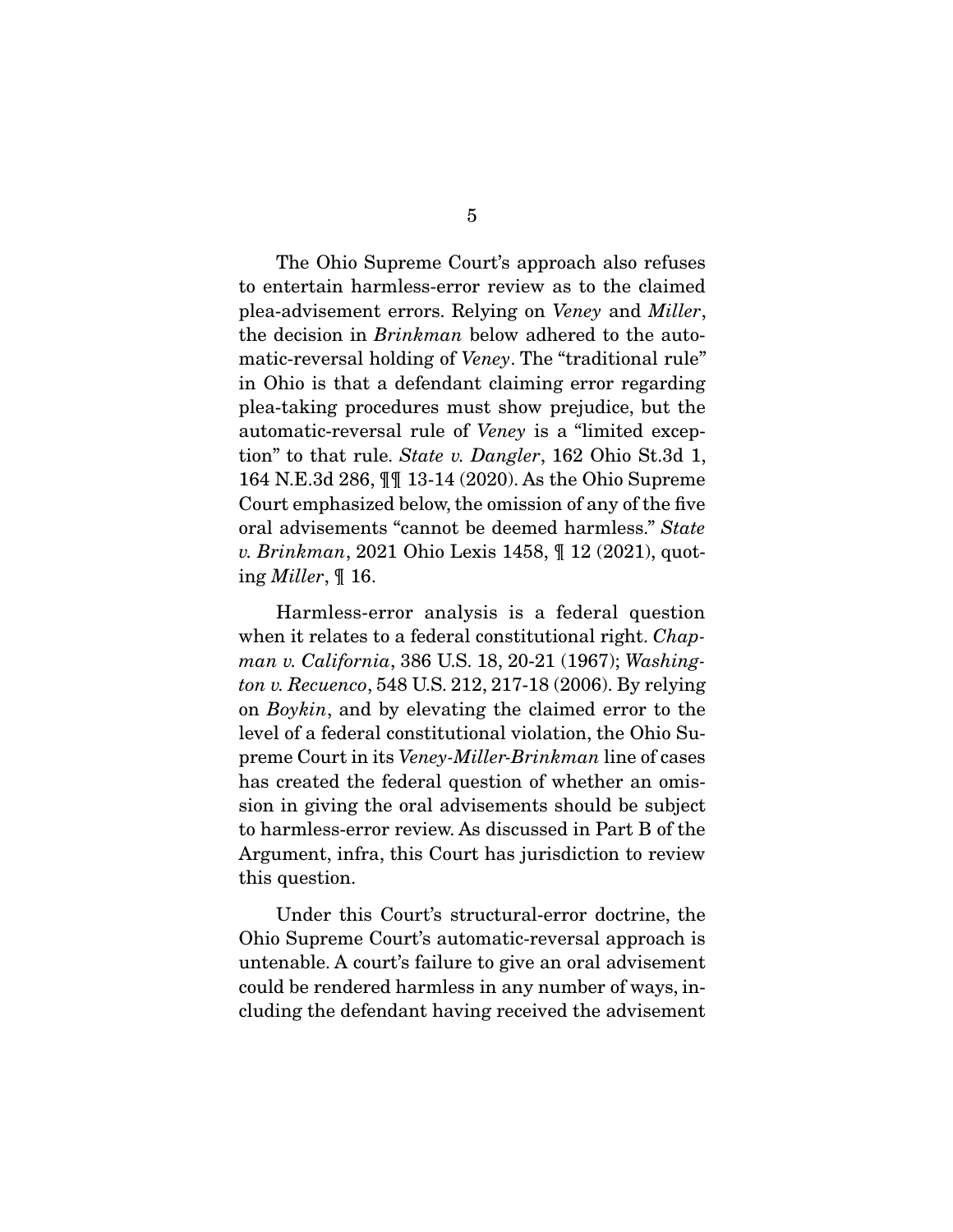in an earlier hearing (see United States v. Vonn, 535 U.S. 55, 75 (2002)), the defendant having approved a written plea document containing that advisement, or, as here, the defendant having received the omitted oral  $\frac{1}{2}$  defined the defendant domination of  $\frac{1}{2}$ advisements in a supplemental corrective colloque  $\mathbf{r}_1$ .

In its automatic-reversal line of cases, the Ohio Supreme Court has not explained how such an omission could be structural. Even if the giving of an oral advisement were a constitutional requirement, the involvement of constitutional rights alone is insufficient to insulate a claimed constitutional violation from harmless-error review. The vast majority of constitu- $\frac{1}{2}$ tional errors are subject to harmless-error review.

The Ohio Supreme Court's requirement of auto-<br>matic reversal is unsound as a matter of constitutional review. It defies common sense by refusing to recognize that the omission of an oral advisement could be rendered harmless in numerous ways, including, as here, by providing a supplemental colloquy including the advisement. Much to the detriment of Ohio prosecutors and victims, this automatic-reversal approach unnecessarily requires litigants and victims to start over even in the face of affirmative record evidence showing that the error made no difference to the defendant's decision to plead guilty. decision to plead guilty.

 $\overbrace{\hspace{2.5cm}}$   $\overbrace{\hspace{2.5cm}}$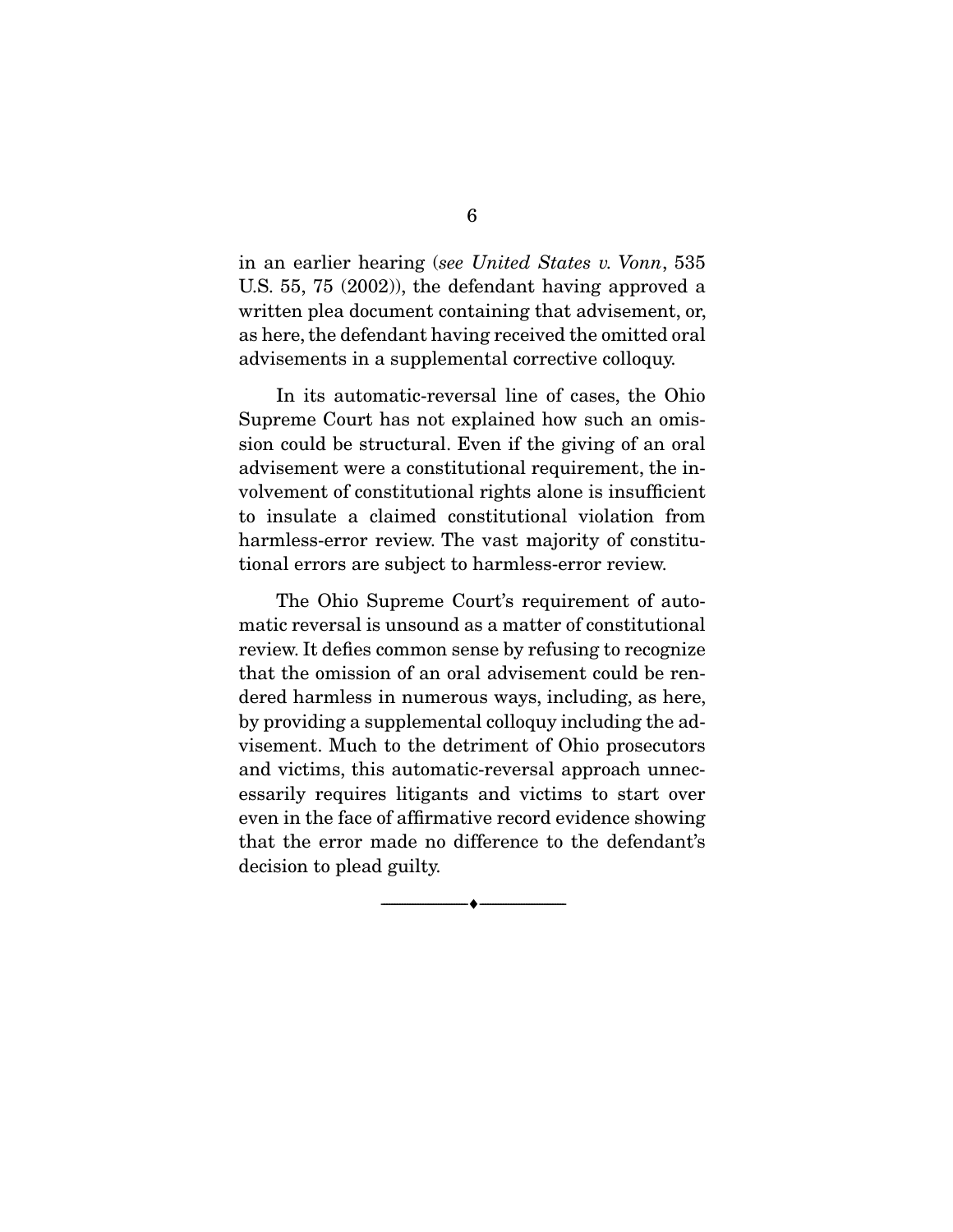#### **ARGUMENT**

### **THE DUE PROCESS STANDARD OF** *BOYKIN v. ALABAMA* **DOES NOT REQUIRE AN ORAL AD-VISEMENT OF A CONSTITUTIONAL RIGHT, AND THE OMISSION OF ANY SUCH ADVISE-MENT IS SUBJECT TO HARMLESS-ERROR REVIEW.**

Under the "entire record" analysis that should ap-<br>ply, the defendant's guilty plea should have been up- $\frac{1}{2}$  held under the *Boykin* analysis because that analysis focuses on what the ontire recept shows. But, even if  $f_{\text{av}}$  where the entire record shows. But, even in  $f_{\text{av}}$  is a substitute of  $f_{\text{av}}$  and  $f_{\text{av}}$  and  $f_{\text{av}}$  and  $f_{\text{av}}$  are  $f_{\text{av}}$  and  $f_{\text{av}}$  are  $f_{\text{av}}$  and  $f_{\text{av}}$  are  $f_{\text{av}}$  and  $f_{\text{av}}$  ar ately preceding the plea, the question then becomes subject to harmless-error review by reference to other matters reflected in the entire record. matters reflected in the entire record.

#### **A.**

draw a distinction between what the *Boykin* federal principle requires and what its own criminal rule rearate, the Ohio Supreme Court has conflated the two and claimed that a plea is "constitutionally infirm" if it is not immediately preceded by oral advisements. But oral advisements are only required by the rule; oral ad $v$ isements are *not* required by  $Boykin$ .

 "[T]he overwhelming weight of authority no longer requires reversal when the trial court has failed to give requires reversal when the trial court has failed to give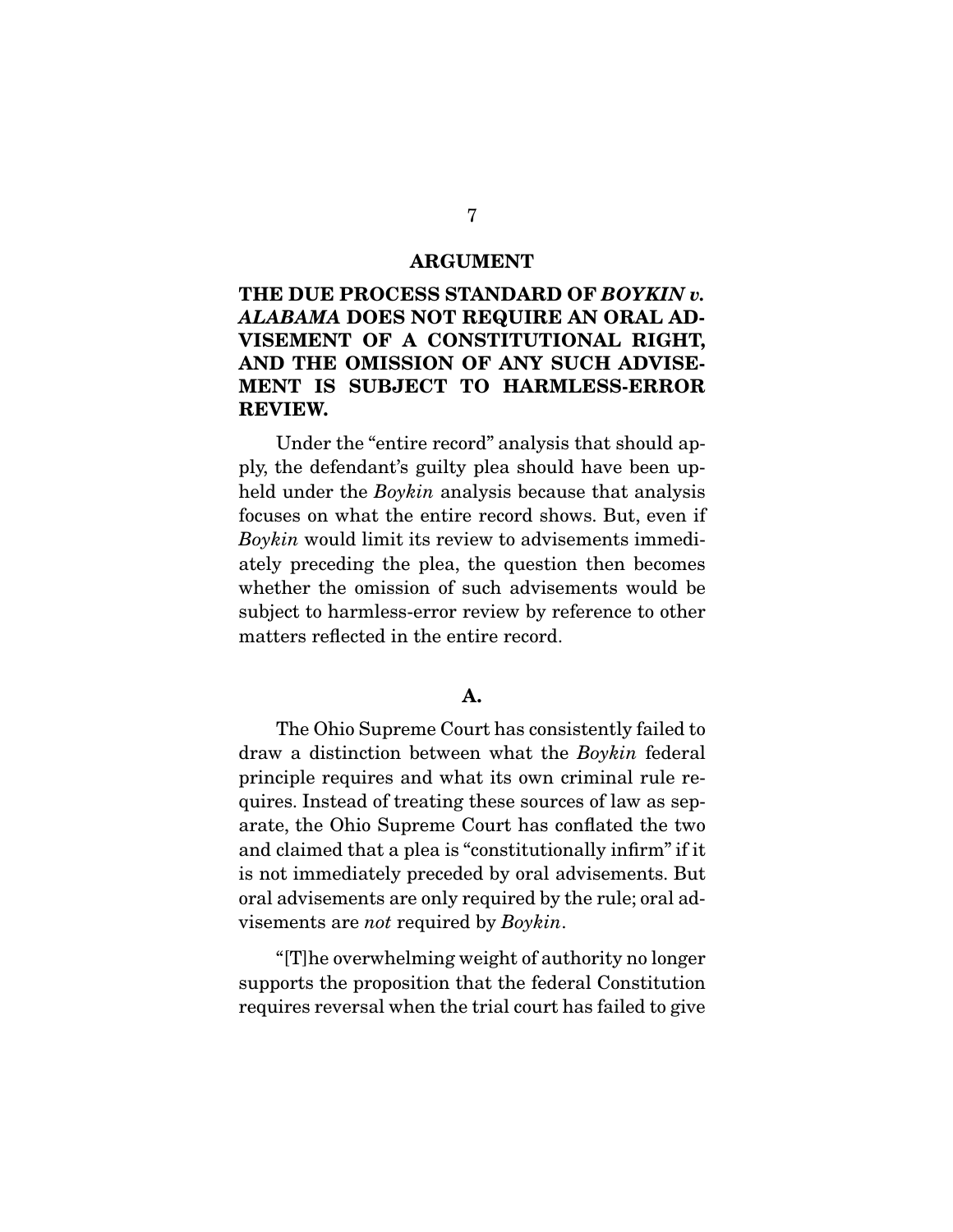explicit admonitions on each of the so-called Boykin rights." People v. Howard, 1 Cal.4th 1132, 1175, 824 P.2d 1315 (1992). "Specific articulation of the *Boykin* rights is not the sine qua non of a valid guilty plea." Wilkins v. Erickson, 505 F.2d 761, 763 (9th Cir. 1974). "Boykin does not constitutionalize Rule 11 for state plea proceedings." United States v. Ward, 518 F.3d 75, 86 (1st Cir. 2008).

Given the "wholly silent" record involved in *Boykin*, an "entire record" approach would apply to assessing whether a *Boykin* reversal should occur. The inquiry  $\frac{1}{2}$  is the velocity of a play considers "all of the relevant" circumstances surrounding it." Brady v. United States,<br>207 U.S. 749 749 (1970) "The recept must offirms 397 U.S. 742, 749 (1970). "[T]he record must affirmatered his plea understandingly and voluntarily."  $Id$  at  $747 \text{ p}$  4. The test is belief is patter. "[the legation] 747 n. 4. The test is holistic in nature: "[t]he longstand-<br>ing test for determining the validity of a guilty plea is 'whether the plea represents a voluntary and intelligent choice among the alternative courses of action open to the defendant.'"  $Hill$  v. Lockhart, 474 U.S. 52,  $56(1985)$ 56 (1985).

Accordingly, under the constitutional standard, "a plea is valid if the record affirmatively shows that it is voluntary and intelligent under the totality of the cir $v_{\text{c}1}$  and intelligent under the totality of the circumstances."  $Howard$ , 1 Cal.4th at 1175. Courts "are not limited to reviewing the transcript of the colloquy alone, \*\*\* but may also consider the other materials and documents that comprise the record as a whole." Ward, 518 F.3d at 84.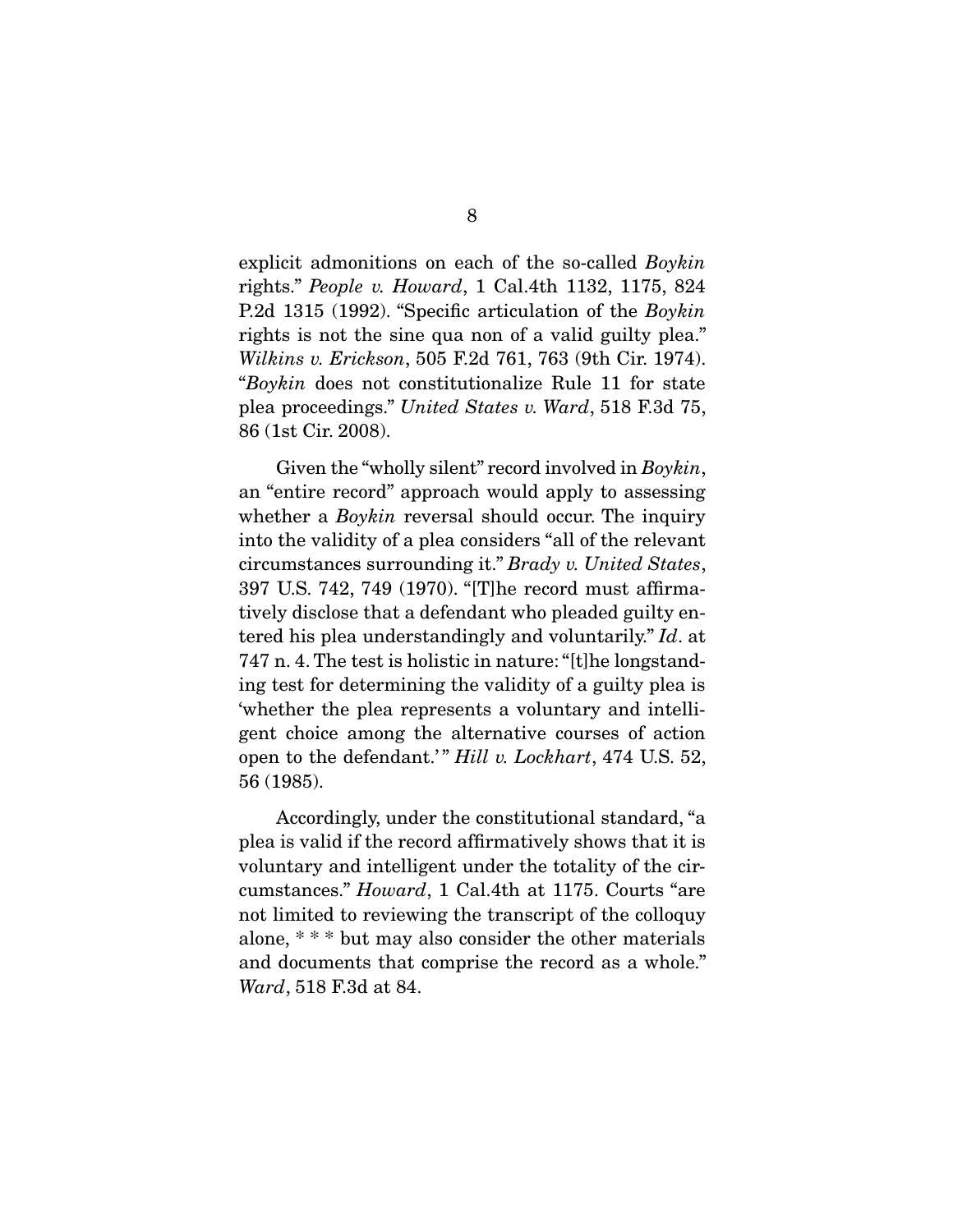This entire-record approach would especially apply when the trial court has noticed that an initial colloguy failed to include two advisements required under state law and thereupon seeks to supplement the original colloquy. In the present case, the supplemental colloquy addressed the omitted advisements, and the defense took no action to vacate the earlier plea. Instead, the defense expressed satisfaction with  $\frac{1}{\pi}$  is defined to  $\frac{1}{\pi}$  the defense of  $\frac{1}{\pi}$  $\sum_{i=1}^{n}$ 

In such circumstances, there is good reason to think that the defendant was aware of the omitted rights to begin with. The defendant here had the benefit of two counsel, who are strongly presumed to have acted competently in providing advice to the defendant on the decision whether to plead guilty. Strickland v.<br>Washington, 466 U.S. 668, 689, (1984), "[Clounsel is *Washington*, 466 U.S. 668, 689 (1984). "[C]ounsel is obliged to understand the Rule 11 requirements. It is fair to burden the defendant with his lawyer's obligation to do what is reasonably necessary to render the guilty plea effectual and to refrain from trifling with the court."  $Vonn$ , 535 U.S. at 73 n. 10.

In addition, there was no indication of any surprise or uncertainty on the part of the defendant at the time of the supplemental colloquy. The defendant's counsel also affirmatively expressed their satisfaction with the supplemental colloquy. with the supplemental colloquy.

This chain of events readily yields the inference that the defendant already had been aware of the rights in question and had already factored these and  $\frac{1}{2}$  rights into the degision and whether to plead other rights into the decision on whether to plead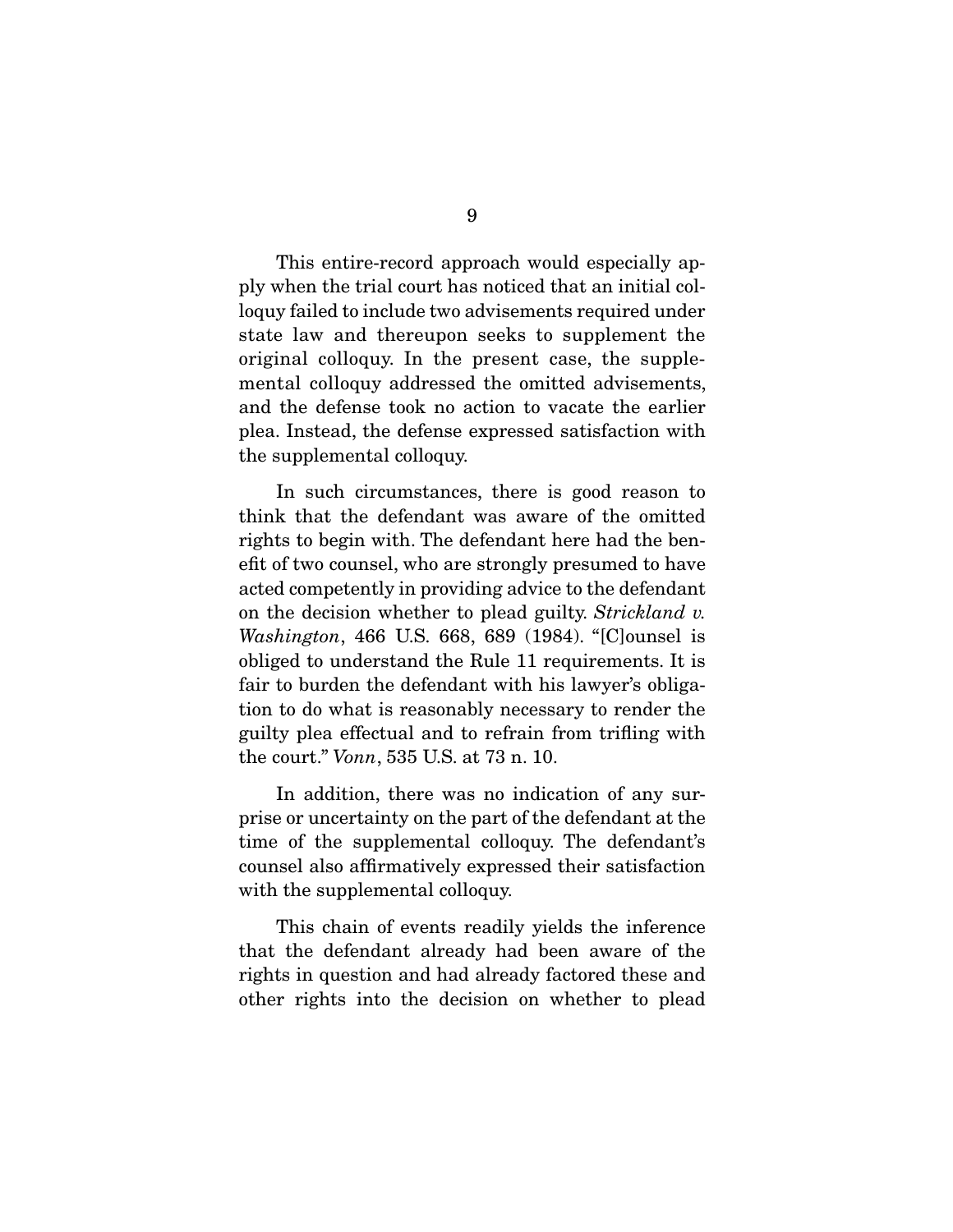$g_{\text{avg}}$  is this, a *Boykin* review should embrace it as strong ovidence that the pleasure knowing veluptory. strong evidence that the plea was knowing, voluntary, and intelligent.

At the very least, this kind of supplemental colloquy should remove any reason to allow the defendant to challenge the plea-based *conviction* on appeal. The defendant and his counsel received the supple-<br>mental colloquy at a time when the defense might have asked for the proceedings to start over, and they said nothing about starting over. The defendant's counsel instead expressed satisfaction with the supplemental colloquy. In light of all of the relevant circumstances, the defense decision to allow the plea-based proceedings to reach judgment was knowing, voluntary, and intelligent, which should be sufficient to avoid a con- $\frac{1}{2}$  internal  $\frac{1}{2}$  of the solidity of the plan begad stitutional challenge to the validity of the plea-based judgment.

Due process would readily allow courts to recognize post-plea corrections. This view "concentrates plea litigation in the trial courts, where genuine mistakes can be corrected easily, and promotes the finality required in a system as heavily dependent on guilty pleas as ours." Vonn, 535 U.S. at 72. In discussing  $B_{\text{cubic}}$  this Court has stated that that the conviction Boykin, this Court has stated that that the conviction must be reversed "when the record of a criminal conviction obtained by guilty plea contains no evidence that a defendant knew of the rights he was putatively waiving \* \* \*." United States v. Dominguez-Benitez,<br>542 US 74 84 p. 10 (2004) (omphasis added) citing  $Boykin$ , 395 U.S. at 243. This phrasing would allow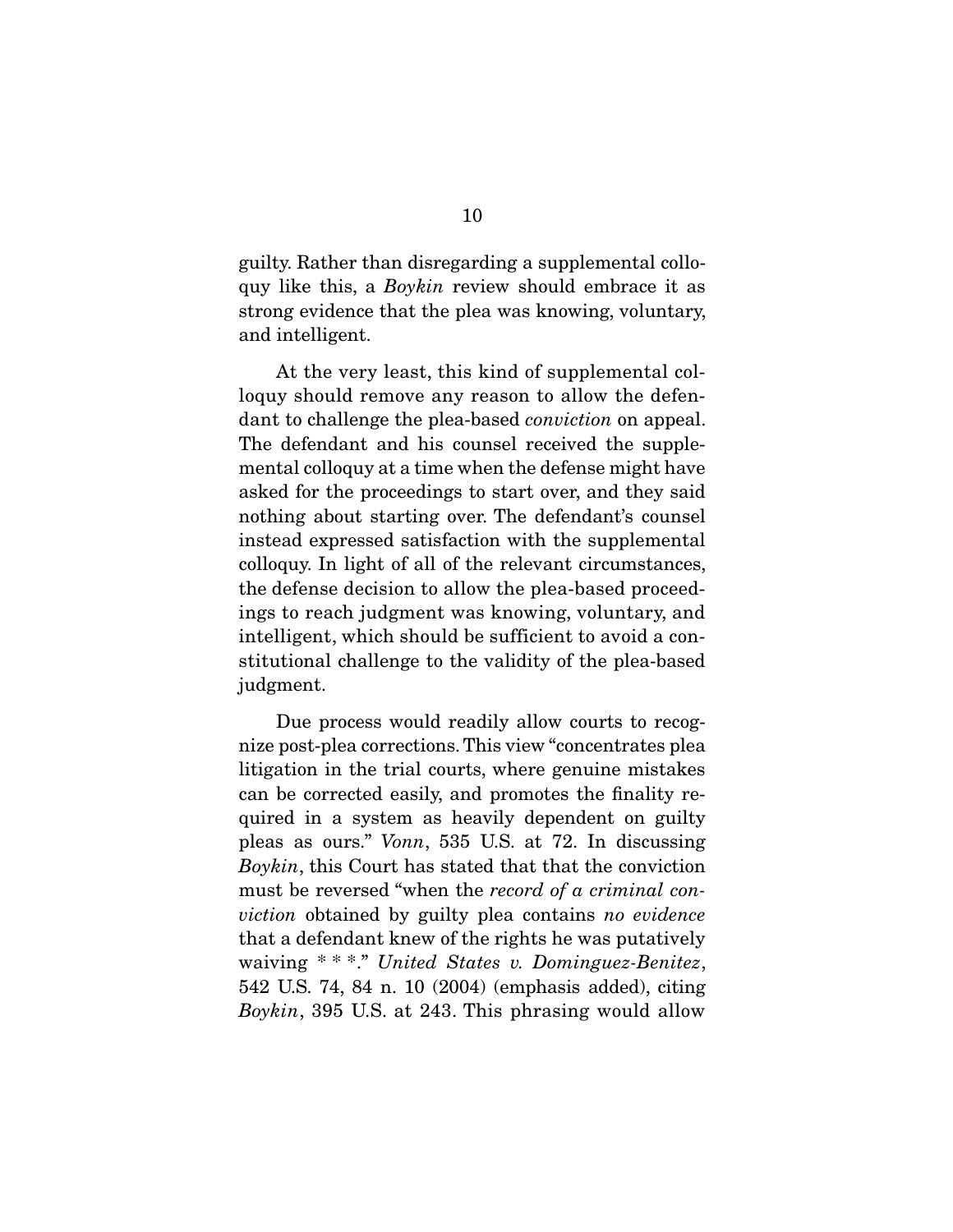the consideration of the record as a whole, as opposed<br>to the narrow plea colloquy, and would consider "evidence" of a supplemental colloquy correcting an earlier omission, as occurred here. omission, as occurred here.

tire record, see Greer, 141 S.Ct. at 2098, the question of<br>whether a plan based conviction would be allowed to stand in light of the claimed  $Boykin$  error would like- $Boykin$  error on the trial court's part in entering judg-<br>mont when the earlier emission(s) were corrected prior. ment when the earlier omission(s) were corrected prior<br>to judgment and the case proceeded accordingly there- $\frac{1}{2}$  to  $\frac{1}{2}$  the case proceeded accordingly the case  $\frac{1}{2}$ after.

#### **B.**

Supreme Court in  $Brinkman$  based its ruling on an adequate and independent state ground by relying on its<br>criminal rule, Ohio Crim.R.  $11(C)(2)(c)$ . But the Ohio Supreme Court's ruling heavily relied on its earlier.  $\frac{1}{2}$  decision in *Veney*, a decision which itself relied heav-<br>ily en *Pouhin* in relation to the question of whether the ily on *Boykin* in relation to the question of whether the plea was "constitutionally infirm" in the absence of the please was denoted by the constitution of the absence of the absence of the absence of the state original rule Brinkman do not clearly rely on the state criminal rule as an adequate and *independent* state ground for decision. sion.

The prosecution in *Veney* had specifically argued that an oral advisement was not constitutionally required as to *Boykin* rights. The Ohio Supreme Court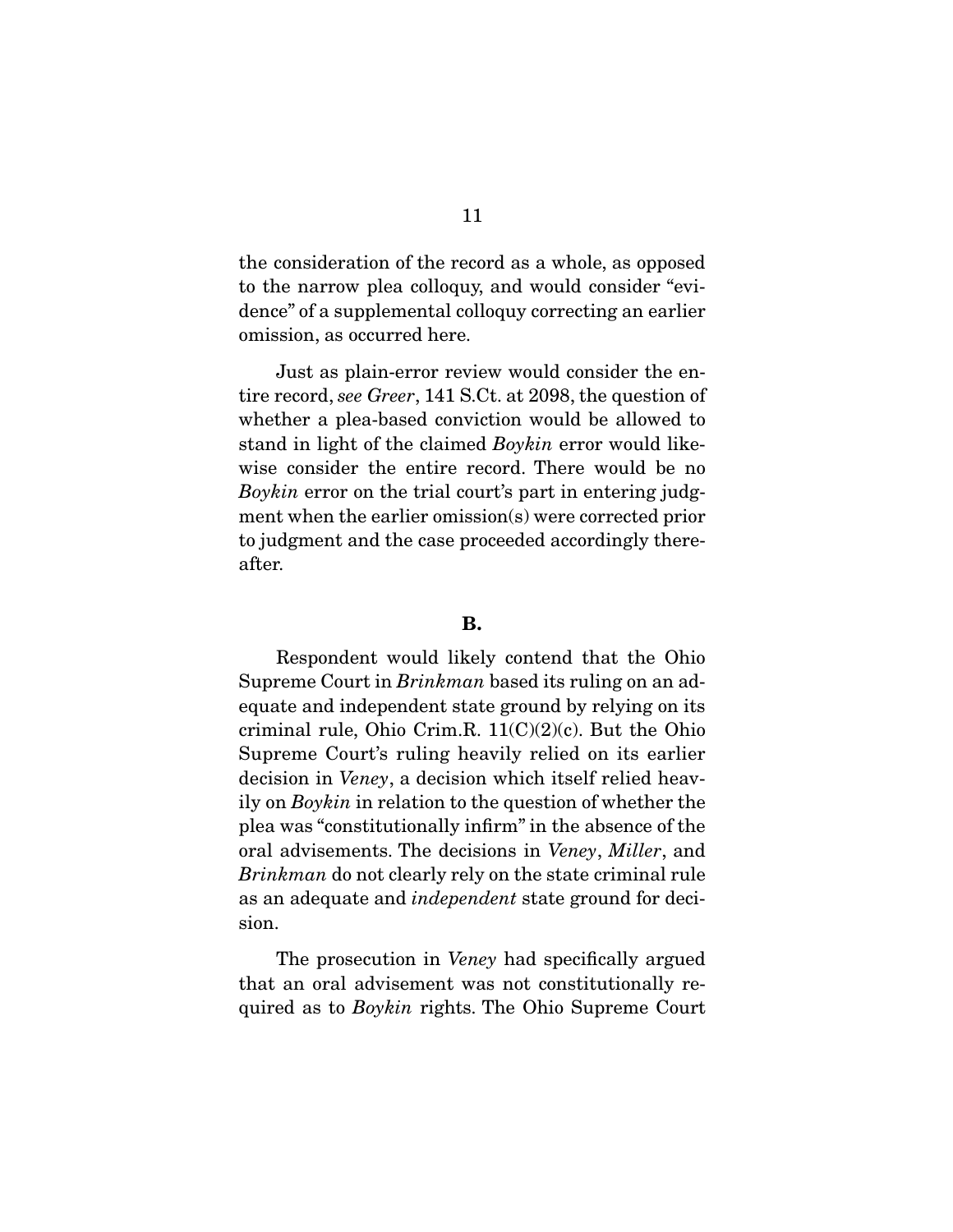20 of *Veney* and then, in paragraph 21, "reject[ed] the state's contention."

Other parts of the *Veney* opinion confirmed that the Ohio Supreme Court believed that the omission of any of the five oral advisements was constitutional error. In paragraph 26, the Veney court concluded that,<br>under  $\frac{7}{5}$  and  $\frac{1}{2}$  and  $\frac{1}{2}$  and  $\frac{1}{2}$  and  $\frac{1}{2}$  and  $\frac{1}{2}$  and  $\frac{1}{2}$  and  $\frac{1}{2}$  and  $\frac{1}{2}$  and  $\frac{1}{2}$  and  $\frac{1}{2}$  and  $\frac{1}{2$ under *State v. Ballard*, 66 Ohio St.3d 473, 423 N.E.2d 115 (1981), a plea is "constitutionally infirm" if the oral plea colloquy omits one of the five constitutional rights listed in Ohio Crim.R.  $11(C)(2)(c)$ . In paragraph 24, the Veney court stated that, under Ballard and Boykin, "a defendant must be apprised of certain constitutional defendant must be apprised of certain constitutional rights  $***$ ," and then stated in footnote 3 that "the principles applicable to the 'Boykin rights' extend to all<br>five rights listed in Crim B.  $11(C)(2)(e)$  in Obje." five rights listed in Crim.R.  $11(C)(2)(c)$  in Ohio."

In paragraph 29, the *Veney* court quoted *Boykin* for the proposition that "We cannot presume a waiver of these  $***$  important federal rights from a silent record" and then stated, "When the record confirms that the trial court failed to perform this duty, the defendant's plea is constitutionally infirm making it pre $d$  is pleased is constitutionally interesting it pre- $\mathbf{r}$  is the sumpture invariant  $\mathbf{r}$ 

In total, the *Veney* court cited or quoted *Boykin* eight times in the key passages of paragraphs 24 through 30 in reaching the conclusion that the plea was "constitutionally infirm." Although the *Veney* court<br>also referred to Obje Crim B,  $11(C(2)(e))$  its ruling was also referred to Ohio Crim.R.  $11(C)(2)(c)$ , its ruling was bottomed on a finding of a constitutional violation. Given the frequent reliance on *Boykin*, and given the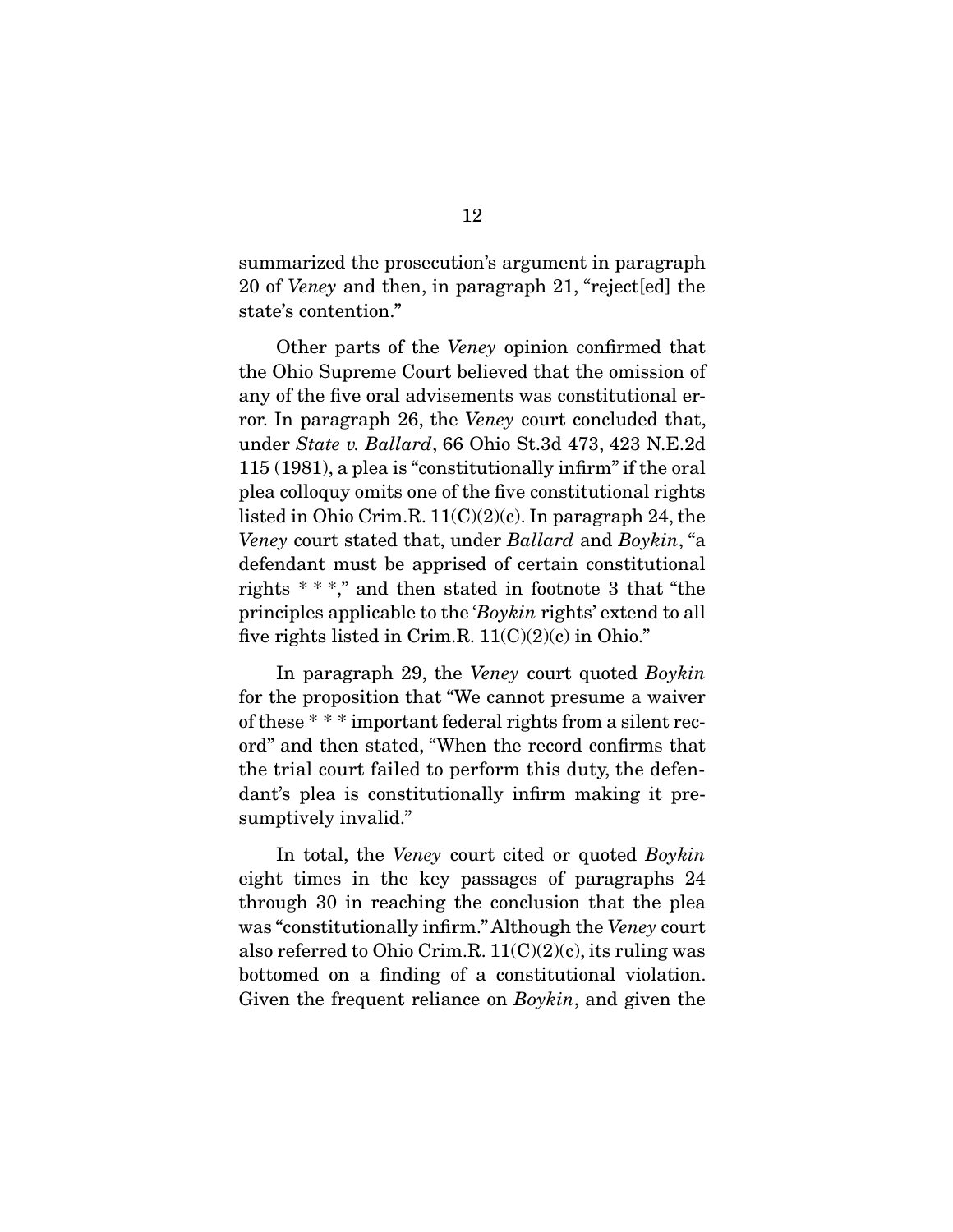reference to "federal rights" in paragraph 29, the Veney ruling was a *federal* constitutional ruling.

But for its emphasis on the federal constitutional underpinnings of its ruling, there are serious doubts about whether the *Veney* court would have ruled against the prosecution in that case. It was applying a Ohio Supreme Court had repeatedly held that only Constitutional errors can support a structural-error ap-<br>proach State v Convey 108 Obje St 3d 214 842 proach. State v. Conway, 108 Ohio St.3d 214, 842<br>N.E.2d 996,  $\parallel$  55 (2006). Requiring per se reversal nec- $\frac{1}{2}$  essarily meant that the *Veney* court was finding a *con*stitutional error.

mension, the *Veney* court would have faced substantial difficulties under Obje lew in giving the eral education difficulties under Ohio law in giving the oral-advise-<br>ment rule such overriding significance. If the court were only addressing a violation of a state-law rule, it would have run into another criminal rule of equal station requiring that appellate courts disregard harmless errors. Ohio Crim.R.  $52(A)$  & (B). A "mere error of state law" does not violate due process, see Engle v.<br>Legge 456 U.S. 107, 121 p. 21 (1977) errorielly a more Isaac, 456 U.S. 107, 121 n. 21 (1977), especially a mere violation of this state-law rule. Riggins v. McMackin, 935 F.2d 790, 794-95 (6th Cir. 1991) ("sole inquiry should have been \*\*\* whether Riggins' guilty plea  $\frac{1}{2}$  showed with the protections of due precess. comported with the protections of due process").

 Although the Veney court's syllabus did not refer to Boykin and only referred to the criminal rule, the Ohio Supreme Court had abrogated its "syllabus rule"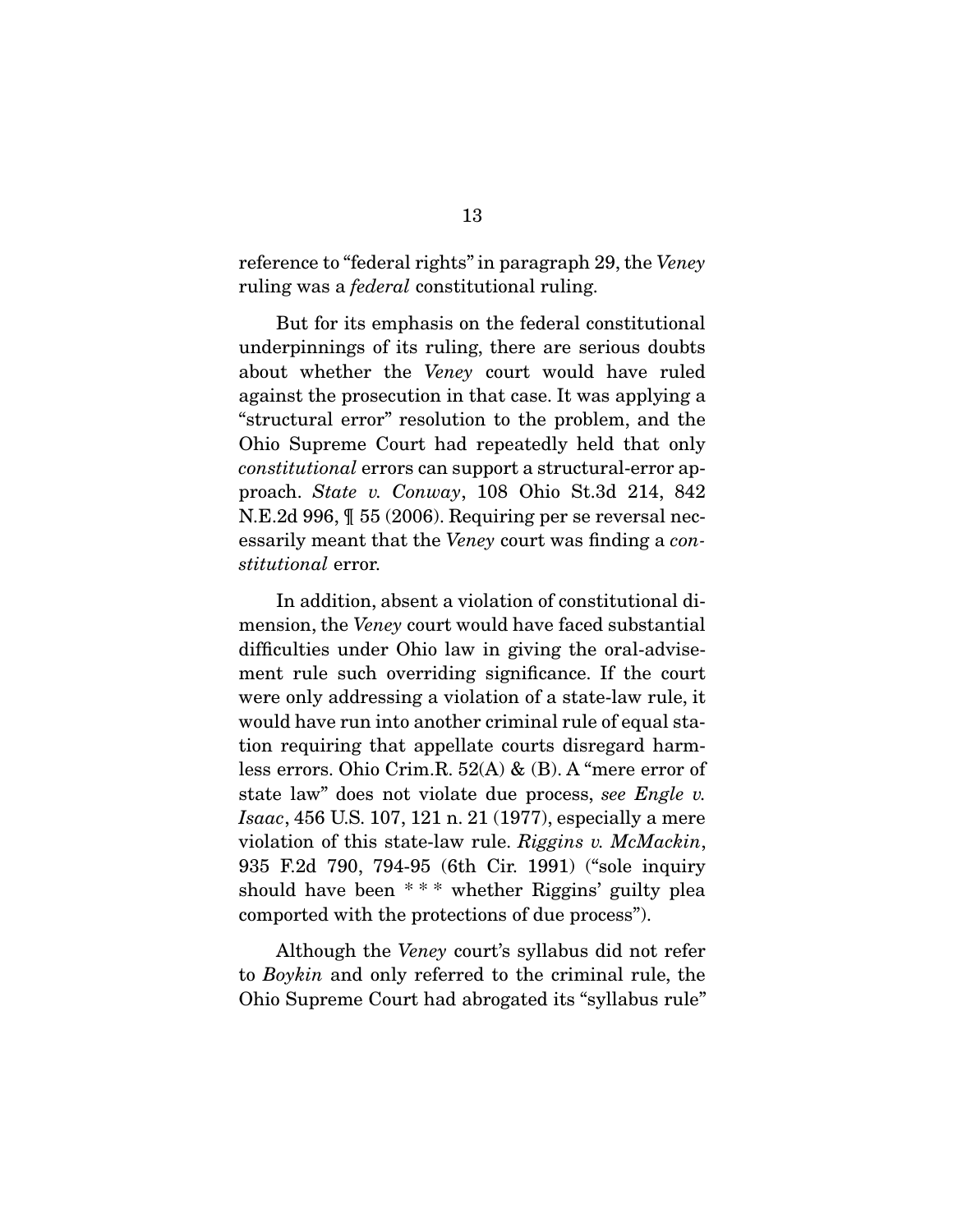as of 2002, and so the text of the Veney decision carries just as much weight as its syllabus. See State ex rel. Glenn v. Indus. Comm., 2007-Ohio-6535, 2007 Ohio<br>App. Lexis 5730,  $\P$  31 (10th Dist. 2007), quoting former Ohio S.Ct.Rep.Op.R.  $1(B)(1)$  (eff. May 1, 2002). The Veney syllabus sets forth the automatic-reversal principle. "the defendant's plan is involid", and the text. ciple – "the defendant's plea is invalid" – and the text tutionally infirm," relying on *Boykin* repeatedly in the process.

The 2020 decision in *Miller* reaffirmed the *Veney*<br>"strict compliance" standard and recognized that the failure to give all five oral advisements renders the plea "invalid" and subject to automatic reversal because "a failure to do so cannot be deemed harmless," and "no showing of prejudice is required." Miller,  $\pi \pi$  16.17.22 ¶¶ 16-17, 22.

 Now, in Brinkman, the court has reaffirmed both Veney and *Miller. Brinkman* reiterates that the plea is "constitutionally infirm" without these five oral advisements and that an omission "cannot be deemed harmless." *Brinkman*,  $\P$ [ 12, 18. *Brinkman* refers to "due" process" and "fundamental fairness", and it cites Veney, *Miller*, and *Boykin* repeatedly. *Brinkman*,  $\mathbb{I}$  10, 11, 12, 16, 17, 18, 20, 21. Nothing has changed in the Ohio Supreme Court's thinking in this regard. Supreme Court's thinking in this regard.

To be sure, the Ohio Supreme Court should not be constitutionalizing the oral-advisement requirements of a mere state-law rule. But that is what it is doing by conflating those requirements with  $Boykin$ . The Ohio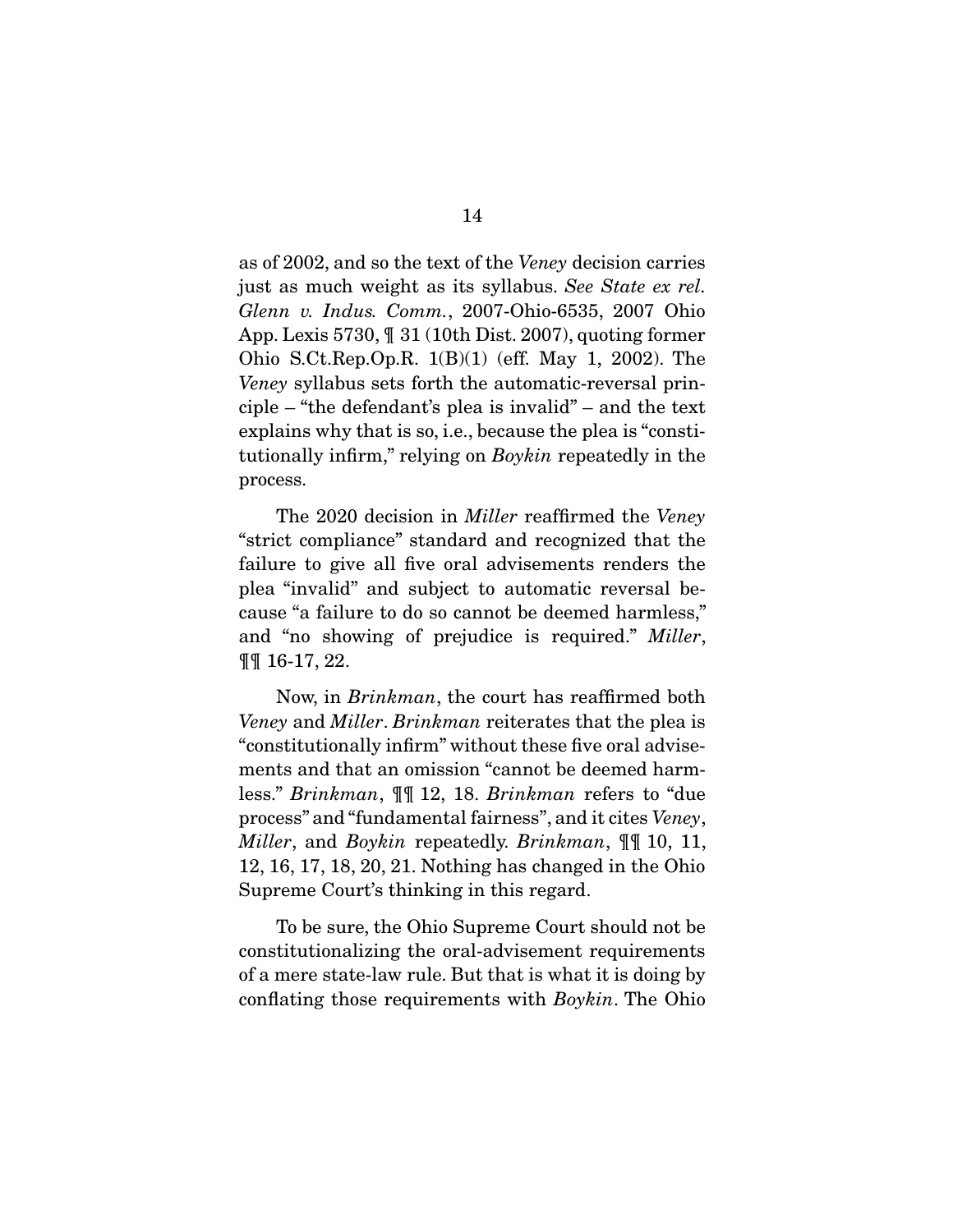Supreme Court's Veney-Miller-Brinkman line of cases<br>"fairly appears to rest primarily on federal law" as aris- $\frac{1}{2}$  from "due process" under *Boykin*, and there is no<br>plain statement to the contrary in these decisions make plain statement to the contrary in these decisions making the state criminal rule an adequate and independent state ground for decision. Michigan v. Long,  $463$ <br>US 1032 1040 41 (1983) U.S. 1032, 1040-41 (1983).

 $\frac{1}{\text{Im } \text{V}}$  and  $\frac{1}{\text{Im } \text{U}}$  and  $\frac{1}{\text{Im } \text{U}}$  and  $\frac{1}{\text{Im } \text{U}}$  and  $\frac{1}{\text{Im } \text{U}}$  and  $\frac{1}{\text{Im } \text{U}}$  and  $\frac{1}{\text{Im } \text{U}}$  and terwoven mixture of federal constitutional law and the issue of "strict compliance" by reference to whether the plea was "constitutionally infirm." At a minimum, "[i]t appears to us that the state court felt compelled by what it understood to be federal constitutional considerations to construe its own law in the manner it did." Long, 463 U.S. at 1044 (internal quote marks and ellipses emitted). This interverse constitutional rul ellipses omitted). This interwoven constitutional ruling provides a sufficient basis for this Court to grant review. Ohio v. Reiner, 532 U.S. 17, 20 (2001).

#### **C.**

Beyond the question of whether *Boykin* allows review of the entire record, there remains the additional question of whether an omission of an advisement would evade harmless-error review. Although the Veney-<br>Willer Brinkman, line of annon all it "strict compli Miller-Brinkman line of cases calls it "strict compliance," it would not be a matter of "compliance." At this stage of the analysis, non-compliance is a given, and an "error" is a given. But constitutional error alone does "error" is a given. But constitutional error alone does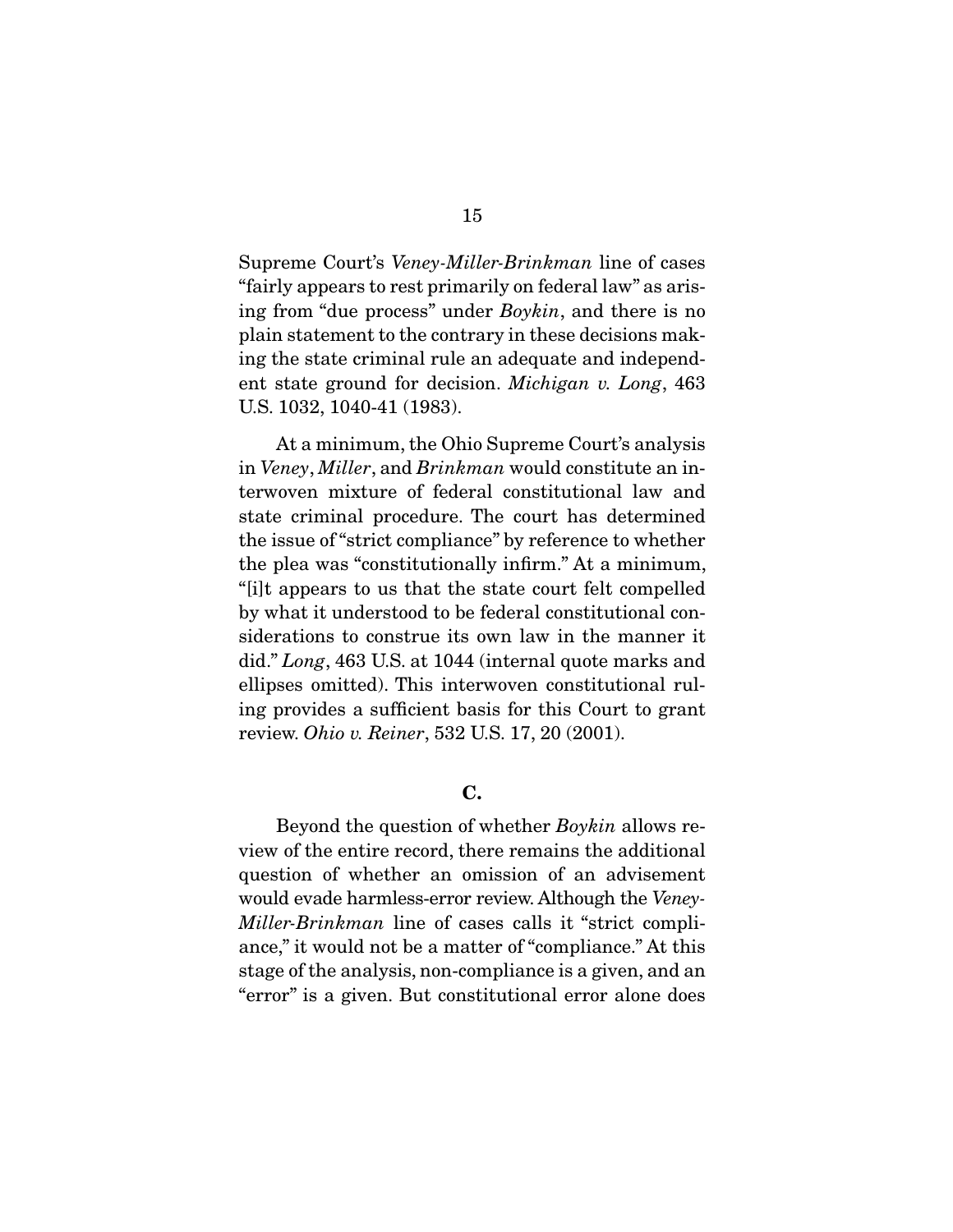not require reversal if the error can be shown to have<br>been harmless. been harmless.

The *Veney-Miller-Brinkman* line of cases categori-<br>cally refuses to engage in any harmless-error review when there is an omission of an oral advisement listed in its rule as constitutionalized under *Boykin*. The oh<br>oh els.

In *Veney* itself, the trial court had omitted giving an oral advisement on the right to proof beyond a reasonable doubt. But, as discussed in the State's briefing in the Ohio Supreme Court in Veney (see State's 9-7-07 Brief, at p. 2, at www.supremecourt.ohio.gov/Clerk/<br>ecms/#/caseinfo/2007/0656), and as discussed in the State's petition for writ of certiorari in Veney here (see<br>Case No. 08, 1018 (filed 2, 9, 09)), the defendant in Veney Case No. 08-1018 (filed 2-9-09)), the defendant in *Veney*<br>had signed a contemporaneous written Entry of Guilty Plea that provided a written advisement of the beyondreasonable-doubt right. The defendant in *Veney* had also informed the trial court that he had signed this Entry, and the defendant had said "yes" when asked whether he had "reviewed your constitutional rights" with defense counsel. with defense counsel.

Even despite these indications that the defendant<br>had been aware of the beyond-reasonable-doubt right, the *Veney* court rejected the State's claim of harmless Compare Dominguez-Benitez, 542 U.S. at 85 (written measurement software Dominguez-Benitez, 542 U.S. at 85 (written plea agreement setting forth substance of omitted oral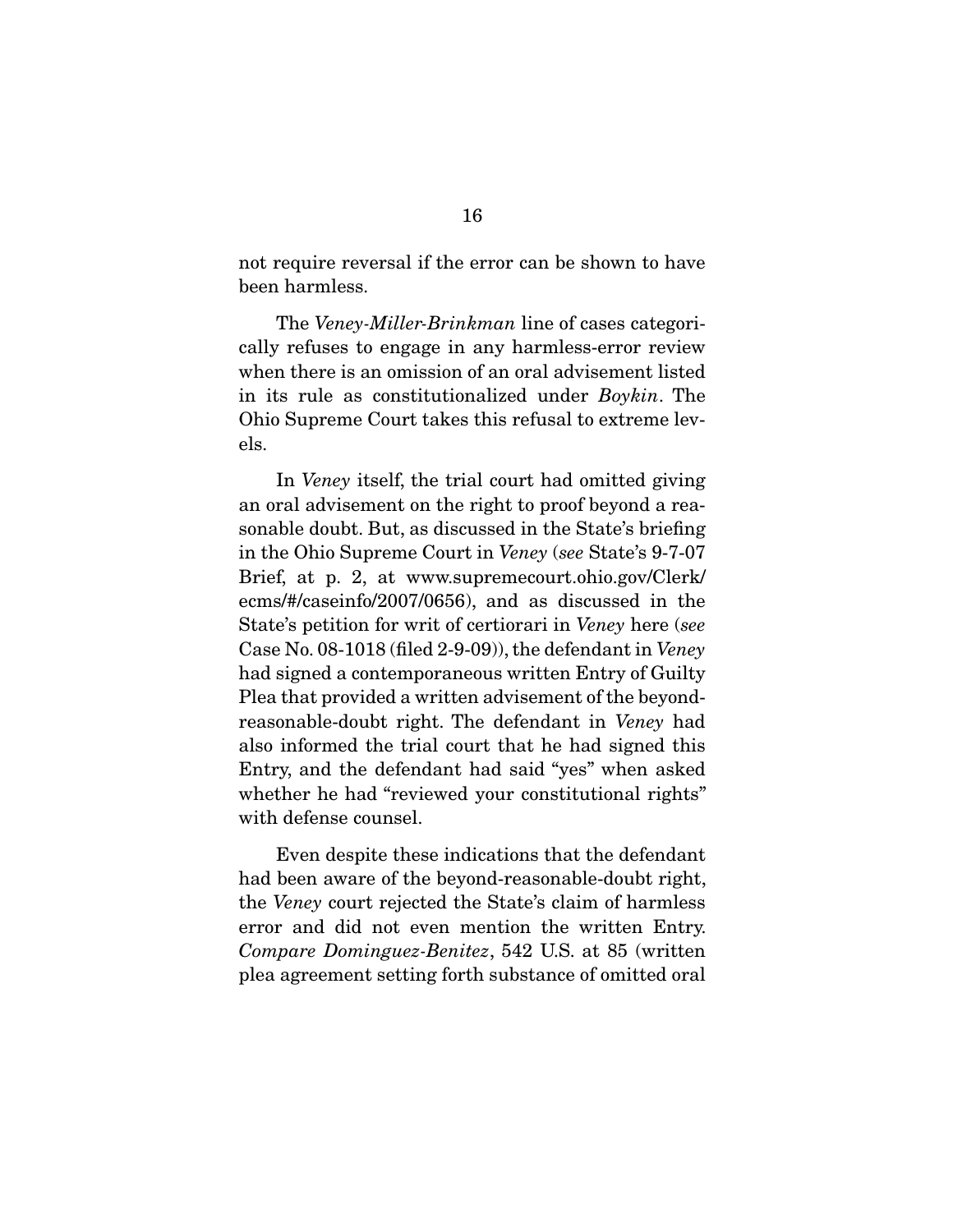advisement "tends to show that the Rule 11 error made<br>no difference to the outcome here"). no difference to the outcome here").

Refusing to acknowledge contemporaneous plea<br>documentation represents an extreme refusal to entertain harmless-error review. Other Ohio cases follow the logic of *Veney* to its draconian conclusion when the oral advisoment was emitted eventuring quilty places oral advisement was omitted, overturning guilty pleas tion containing the omitted advisement in writing. See, e.g., State v. Moore, 2019-Ohio-2764, 2019 Ohio App. LEXIS 2880,  $\P$  7 (9th Dist. 2019); State v. Fritts, 2021-<br>Ohio-895, 2021 Ohio App. LEXIS 889,  $\P$  10 (3rd Dist. 2021); State v. Thompson, 2019-Ohio-5407, 2019 Ohio App. LEXIS 5477, ¶ 14 (11th Dist. 2019).

The present case provides another extreme exam-<br>ple. The trial court conducted its supplemental colloquy with the defendant, thereby confirming that he was aware of the omitted advisements, confirming he had no questions about them, and confirming that his two counsel were satisfied with the supplemental colloquy. There was no indication of any surprise or uncertainty on the defendant's part. There was no defense motion seeking withdrawal of the earlier plea and no request to start the plea process over entirely. By all indications, the advisements had made no material difference in his decision to plead. terial difference in his decision to plead.

Other parts of the record confirm this. The defen-<br>dant had the benefit of two counsel, who are strongly presumed to have provided competent advice in advis- $\frac{1}{2}$  present a to  $\frac{1}{2}$  computed to  $\frac{1}{2}$  computed computed computed computed computed and  $\frac{1}{2}$  computed control of  $\frac{1}{2}$  computed control of  $\frac{1}{2}$  control of  $\frac{1}{2}$  control of  $\frac{1}{2}$  contr  $\sum_{i=0}^{n}$  in definition on the decision to plead guilty. Also,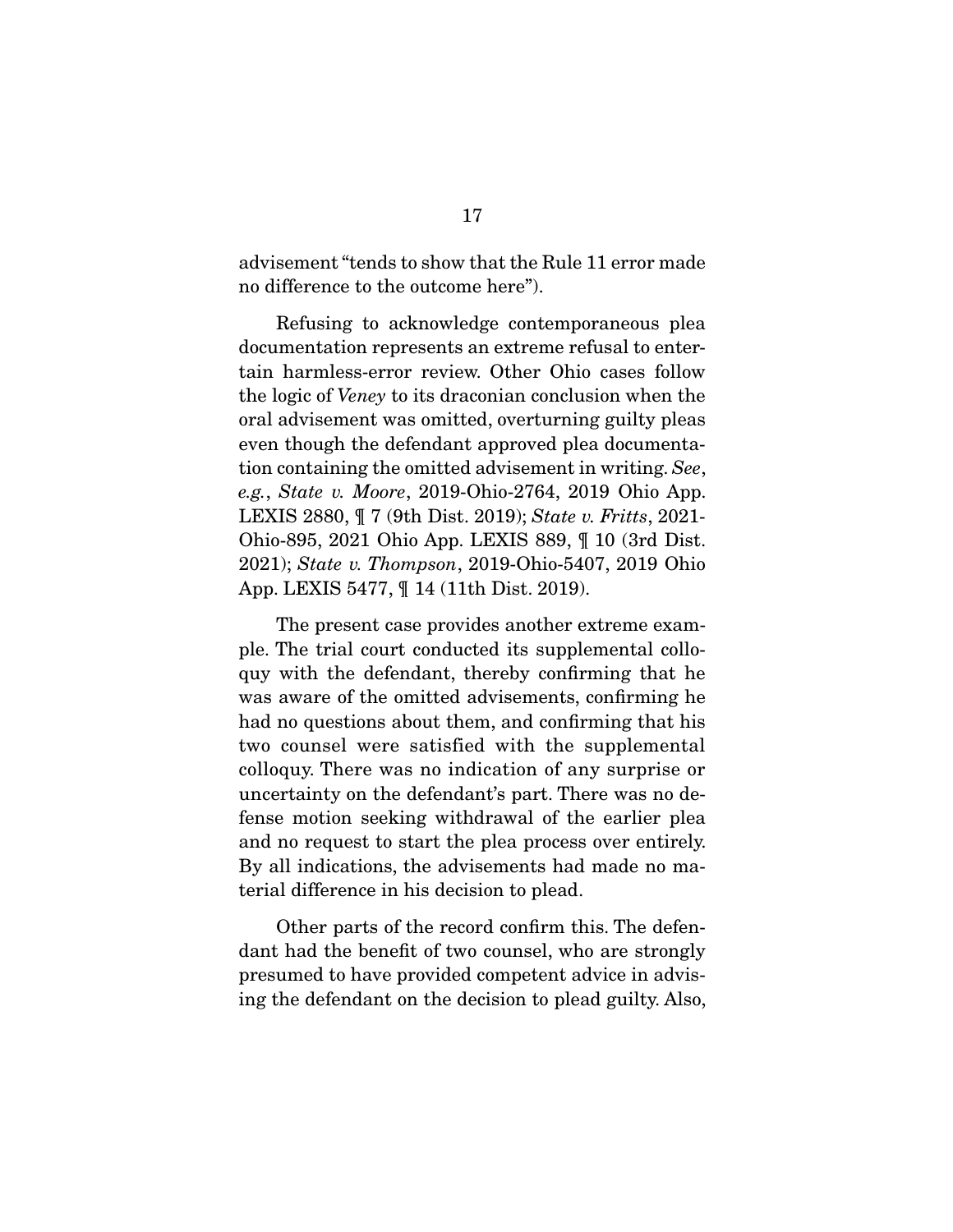the defendant had made a full confession, and the evidence of his guilt was overwhelming. In his unsworn statement to the three-judge panel during the penalty phase, the defendant stated that he deserved to die but that he was asking for mercy.  $(Tr. 688)$  At the conclusion of the case, the defendant had conceded on the record that "early on in this case" he had planned on not appealing from his sentencing. (Tr.  $1047-48$ ) Even<br>while challenging the validity of the plan appeal, the while challenging the validity of the plea on appeal, the defense was touting the guilty plea as substantial mitigating evidence through acceptance of responsibility.  $i_s$ <br>
(See 4-29-20 Brief of Defendant, p. 7, at www.supreme court.ohio.gov/Clerk/ecms/#/caseinfo/2019/0303).

All of this shows that the defendant's guilty plea<br>was prompted by significant strategic considerations related to the desire to accept responsibility for his crimes and the desire to throw himself on the mercy of the court. The very point of this strategy would have been to accept responsibility outright and *not* dispute the exergibility of  $\frac{1}{2}$ the overwhelming evidence. The defendant had no<br>"reasonable doubt" defense, and the right to confrontation would not have been productive toward any hope of a favorable outcome on guilt. "[I]t is hard to see here how the warning could have had an effect on [the defendant's] assessment of his strategic position." position of the defendant of his strategic position."

The omission of the confrontation and beyond-<br>reasonable-doubt advisements made no difference to this strategic approach. Indeed, if defendant had been reluctant in any way to accept guilt, the oral advisements initially given on the right to jury trial and  $\frac{1}{2}$  measured  $\frac{1}{2}$  given on the right to jury trial and  $\frac{1}{2}$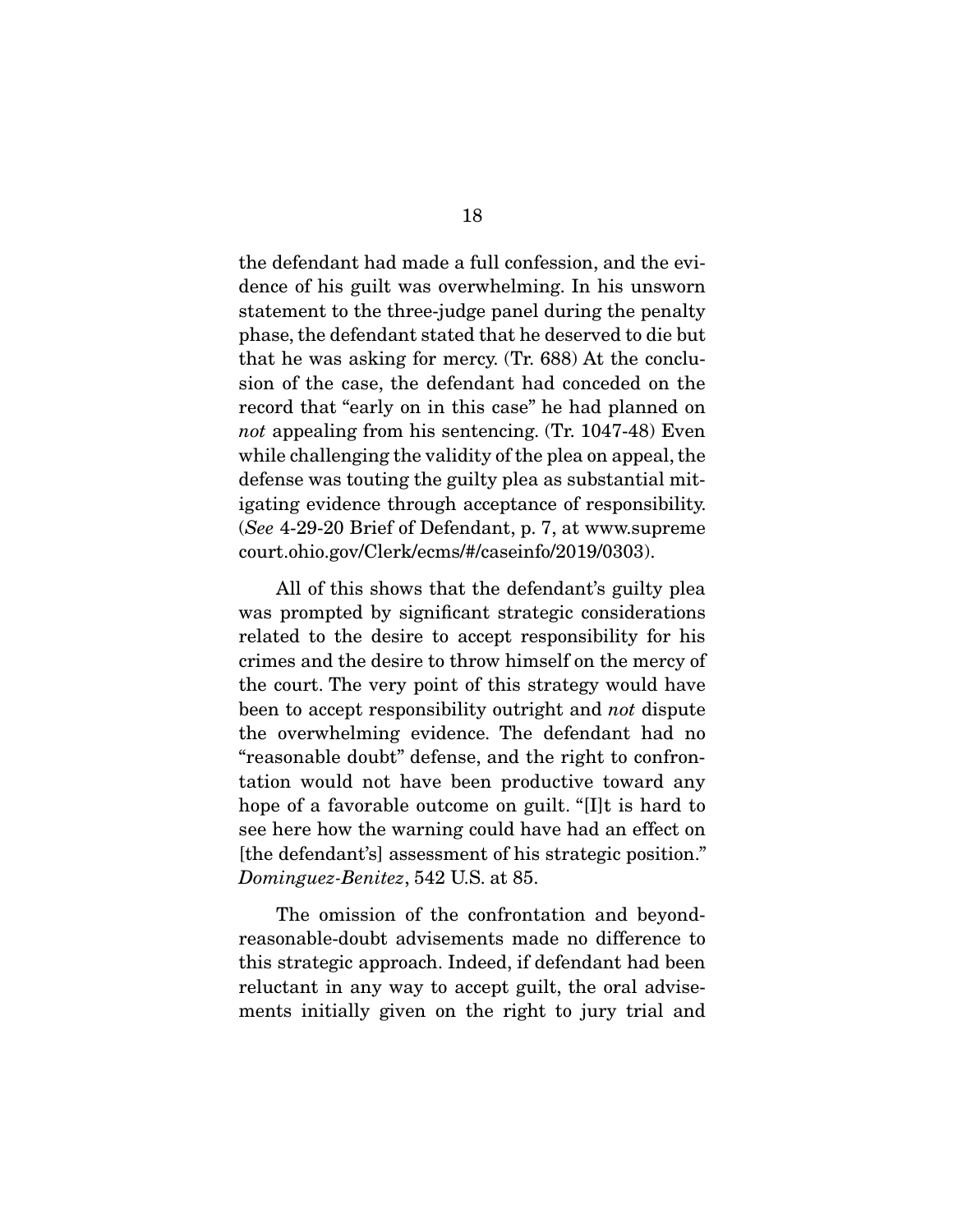compulsory process would have been sufficient on their  $\overline{\text{to}}$  to stir such the stir such that  $\overline{\text{to}}$ tering the plea.

This was all further confirmed by the defense satisfaction with the supplemental colloquy. It was still full speed ahead on the acceptance-of-responsibility. approach even after the supplemental colloquy. Very likely, the defendant had been personally aware of the confrontation and beyond-reasonable-doubt rights as a conflict the reason consultations with his counsel  $r_{\rm F}$  is pleased constant for the constant  $r_{\rm F}$ anyway.

Federal courts apply harmless-error review to claimed plea-colloquy errors, and such review considers the entire trial-court record, not just the colloquy closest to the moment the defendant enters the plea.  $Vonn, 535$  U.S. at 61-62, 74. "[A] reviewing court may consult the whole record when considering the effect of any error on substantial rights."  $Id$ . at 59.

Under the Ohio Supreme Court's approach, how-<br>ever, other parts of the record – such as the supplemental colloquy here – are not even considered. Reversal is automatic, and the court categorically refuses to entertain harmless-error review, emphasizing that the error "cannot be deemed harmless." Brinkman,  $\P$  12, quoting Miller, ¶ 16.

#### **D.**

Even though the Ohio Supreme Court forswore<br>any review for harmlessness, the defense would likely  $\alpha$  , the defense would likely the defense would likely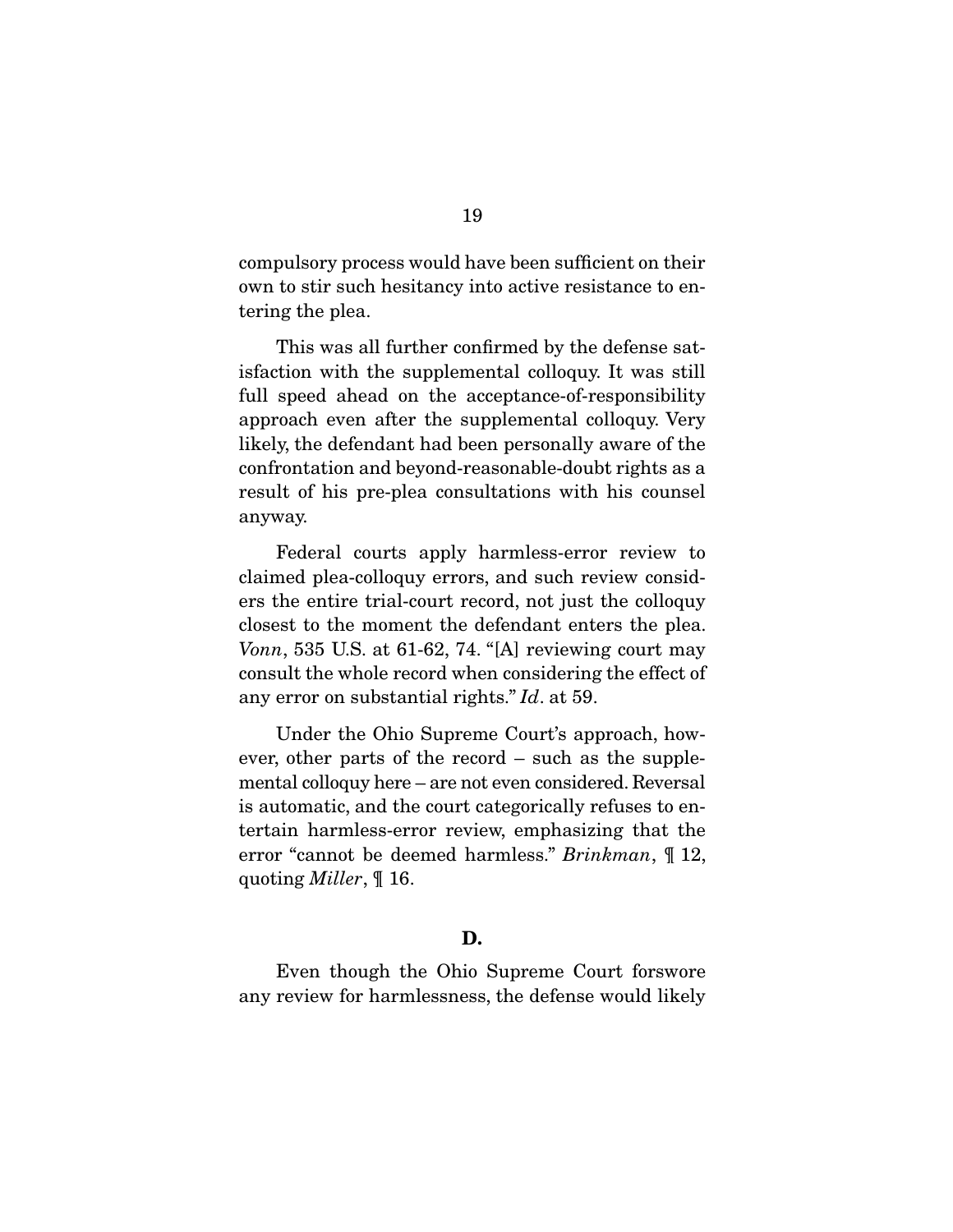point to certain statements by the court as indicating that there was prejudice. For example, the Ohio Supreme Court noted that "[a]t no point did the trial preme Court noted that "[a]t no point did the trial"<br>court ask Brinkman to reenter his guilty plea." Brink*man*,  $\mathbb{I}$  7, 22. But this would have been an empty for-<br>malism that the harmless-error inquiry would not require. The defendant *already* had entered the guilty<br>pleasend so there would have been no need to reenter. plea, and so there would have been no need to reenter<br>it when, by all indications, the defendant and his two attorneys were satisfied with the supplemental collo- $\frac{1}{2}$  and wanted to may aboad  $\mathbf{q} \cdot \mathbf{y}$  and wanted to move a move at  $\mathbf{q}$ .

 $Brinkman$  court also noted that the supplemental col-<br>locus "provided Brinkman with the bare minimum" loquy "provided Brinkman with the bare minimum" and "did not engage Brinkman in a full Crim.R.  $11(C)(2)$  colloquy." Brinkman,  $\parallel$  22. But these were nonsequiturs and would not negate the applicability of actually *confirms* that the oral advisements in the sup-<br>plemental colleguy would have been sufficient (if they plemental colloquy would have been sufficient (if they quirements. Also, the trial court's failure to address other parts of the colloquy under Ohio Crim.R.  $11(C)(2)$ <br>would have had zero begring on whether the supplewould have had zero bearing on whether the supple-<br>mental colloquy cured the omissions as to the constitutional rights listed in Ohio Crim.R.  $11(C)(2)(c)$ .  $t_{\text{rel}}$  rights listed in Ohio Crim. $\text{rel}}$  (c)(2)(c).

The Ohio Supreme Court also noted that the trial court "never asked Brinkman during the second colloquy whether he still wished to plead guilty."  $Brinkman$ ,  $\parallel$  17. While this observation would be rele-<br>yent to the hermless error enclusies this point would vant to the harmless-error analysis, this point would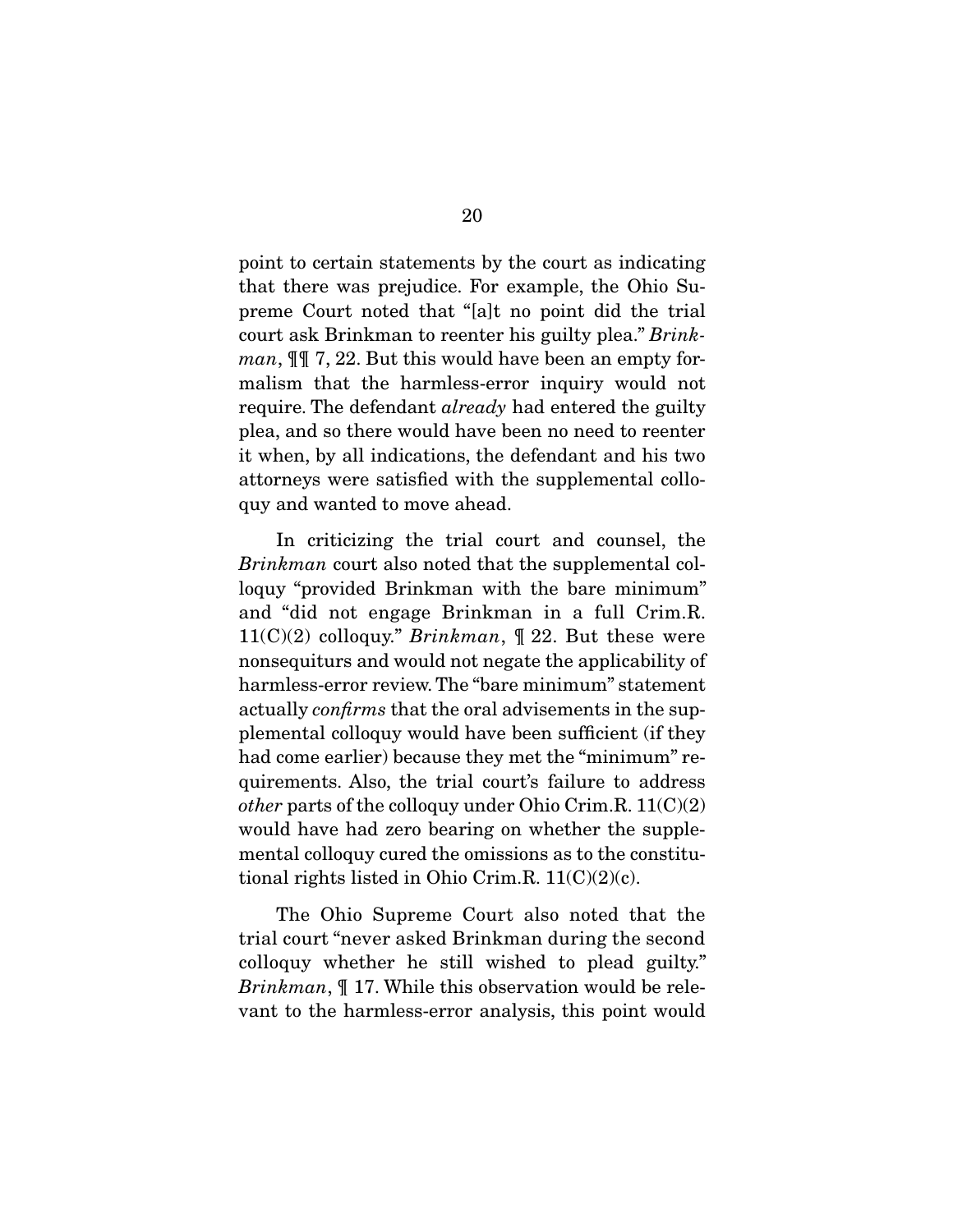not be controlling to the exclusion of all other indicia to move forward based on the guilty pleas were overwhelming at every point thereafter. The fully-advised defendant and his counsel repeatedly allowed the pleabased proceedings to move forward toward the findings of guilt, through the penalty phase, and toward the fi- $\sum_{i=1}^{n} a_i$  guilt the penalture phase, and the final through the final the final the final the final the final the final the final theorem is the final the final through states of  $\sum_{i=1}^{n} a_i$  and the final through s nal sentencing and judgment.

preme Court *still* would have reversed the guilty pleas even if the defendant had said he still wished to plead entertain any harmless-error approach. Given that the Ohio Supreme Court will not entertain harmless-error POHIO SUPREME COURT WILL NOT CHARGED THE HARDERS CHAPTER.<br>
review even in light of *contemporaneous* plea documentation showing harmlessness, a defendant's post-plea supplemental colloquy would not pass muster either. supplemental colloquy would not pass muster either.

#### **E.**

The Ohio Supreme Court's automatic-reversal<br>approach amounts to the determination that pleaadvisement error is "structural error." But omitting a plea advisement is not colorably structural, see<br>Dominaus: Banitas 542 U.S. at 81 p. 6, and harmloss Dominguez-Benitez, 542 U.S. at 81 n. 6, and harmless-<br>error scenarios can be readily envisioned. One example occurred in *Veney* itself, in which the use of contem-<br>perspecus plea decumentation conteining a written poraneous plea documentation containing a written harmless the omission of the oral advisement. In the harmless the omission of the oral advisement. In the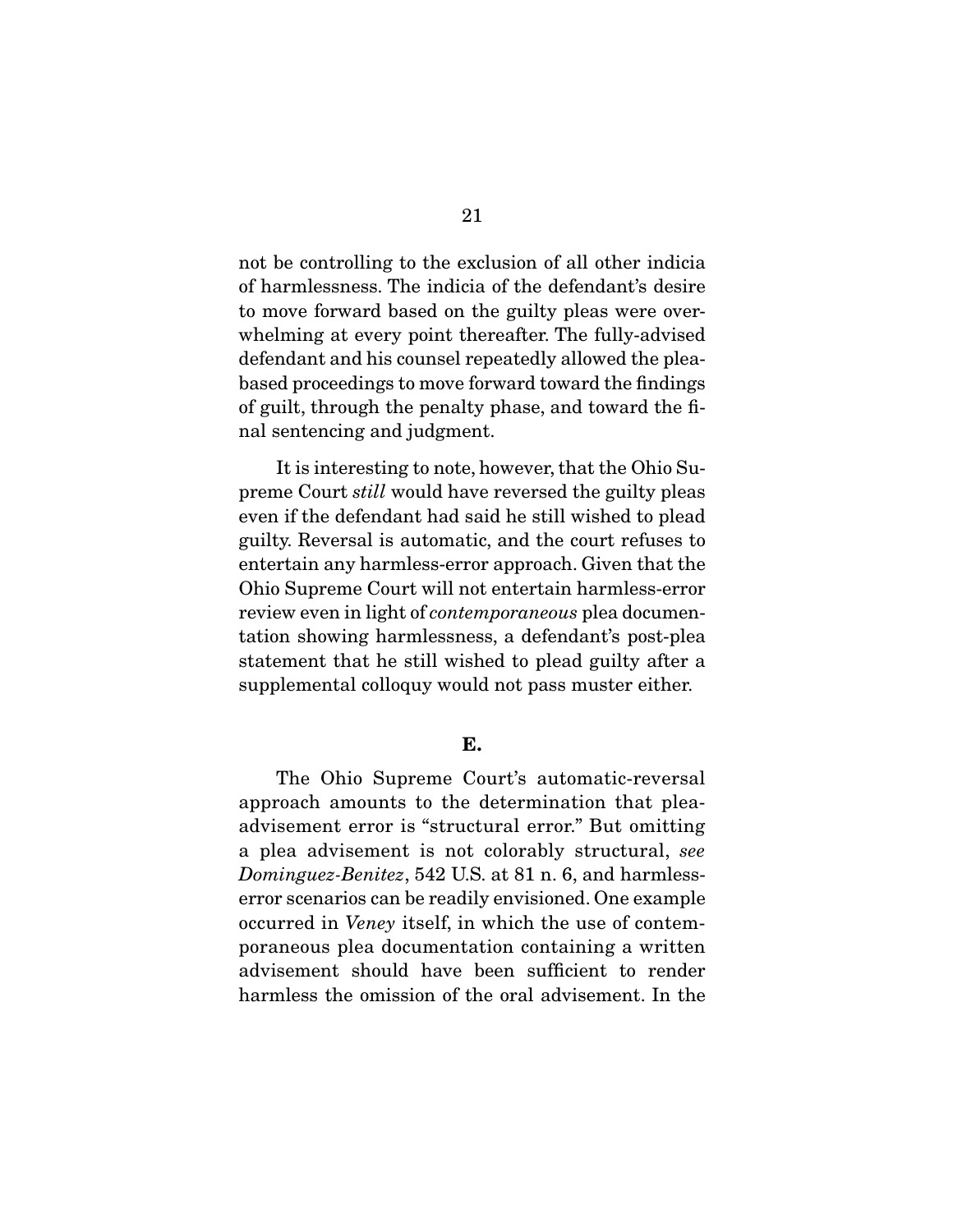present case, the supplemental colloquy correcting the omission is yet another example.  $\sum_{i=1}^{n}$ 

harmless-error review.  $Neder$ , 527 U.S. at 8. "Structural error" applies only to a "very limited class of cases" in which the legal error infects the entire process and necessarily renders the proceeding fundamentally unfair, without which the proceeding cannot reliably serve its function as a vehicle for determining guilt or innocence. Neder, 527 U.S. at 8-9.

As this Court recently emphasized, "discrete de-<br>fects in the criminal process – such as the omission of a single element from jury instructions or the omission of a required warning from a Rule 11 plea colloquy  $$ are not structural because they do not 'necessarily renable vehicle for determining guilt or innocence.'" Greer,<br>141 S Ct. at 2100 (quoting *Neder*) (omphasis in *Neder*) 141 S.Ct. at 2100 (quoting Neder) (emphasis in Neder).

The absence of an advisement by the court does not necessarily "infect" the entire plea-taking process so as to make it impossible to have a guilty plea that reliably reflects actual guilt. Courts should be allowed to consider "any record evidence tending to show that a misunderstanding was inconsequential to a defendant's decision, or evidence indicating the relative significance of other facts that may have borne on his choice regardless of any Rule 11 error." Dominguez-<br>Bonites 549 U.S. et 84 Benitez, 542 U.S. at 84.

There is no reason to make plea-advisement error<br>"structural" and thereby immune to all harmless-error  $\mathcal{L}$  structural to all  $\mathcal{L}$  in  $\mathcal{L}$  is all harmonic to all harmonic to all harmonic to all  $\mathcal{L}$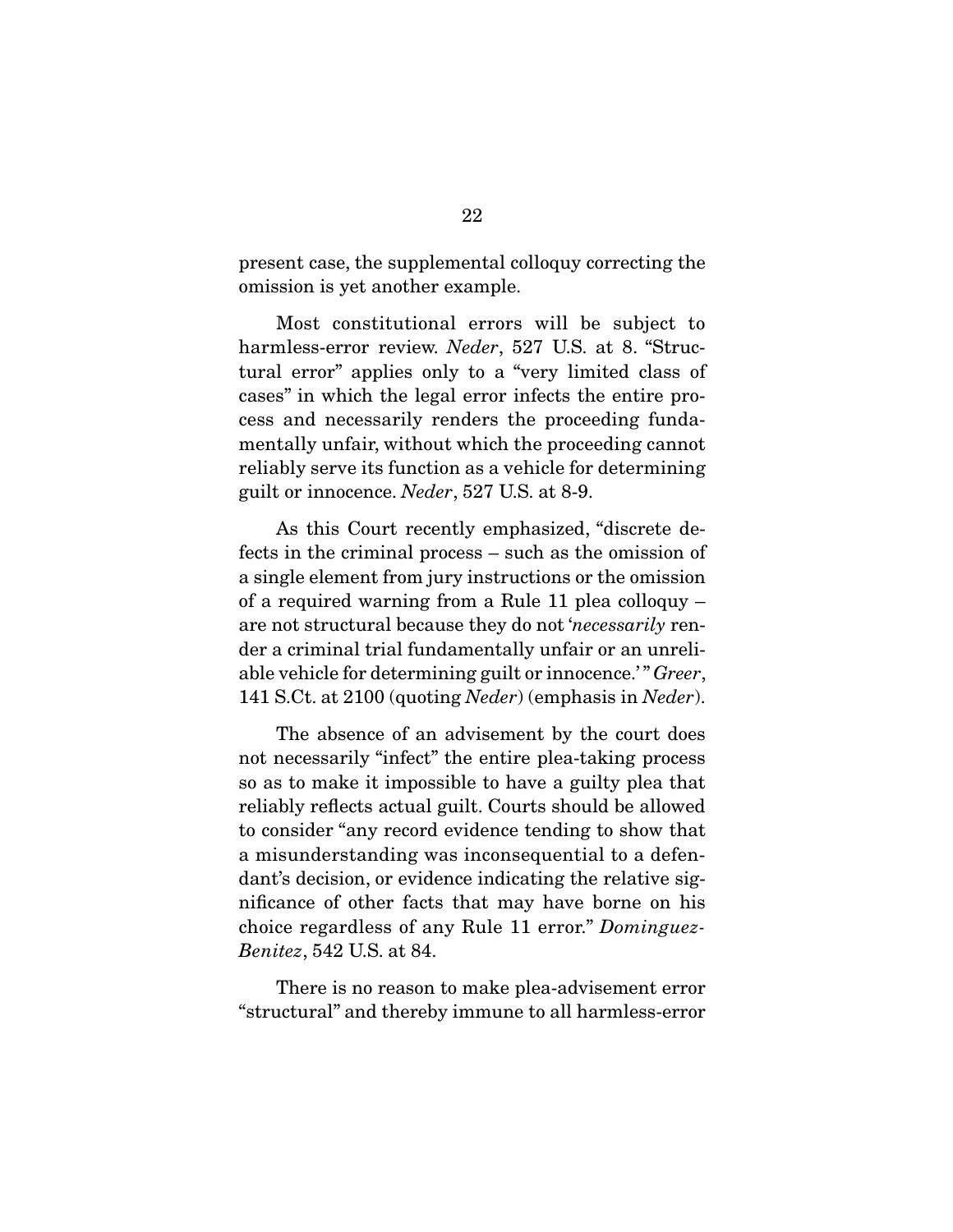review. Courts can address the issue on a case-by-case visement was harmless. See Neder, 527 U.S. at 14.

In the present case, any constitutional error in in-<br>itially omitting these oral advisements was cured by the supplemental colloquy, and its harmlessness is shown by all of the surrounding circumstances. The Ohio Supreme Court should have found the error to be. harmless, instead of applying its across-the-board automatic-reversal standard. automatic-reversal standard.

#### **F.**

Ohio prosecutors respectfully urge this Court to correct the Ohio Supreme Court on these questions  $r_{\text{related}}$  to the scope of *Boykin* review and the applica-<br>hility of harmless error review The Ohio Supreme bility of harmless-error review. The Ohio Supreme Court's current flawed approach is tethered to a misapprehension that  $Boykin$  prevents a review of the entire record and that automatic reversal is compelled because constitutional rights are involved. This Court's review would cut that tether, thereby allowing the Ohio Supreme Court to address its own state-law criminal-rule advisement requirements without the mistaken conflation of  $Boykin$  getting in the way. the way.

When acting solely as a matter of state law, the Ohio Supreme Court readily could change course and dispense with its draconian automatic-reversal approach. It would be free to recognize that the oralproming between the recognize that the oraladvisement requirements of its rule governments of  $\alpha$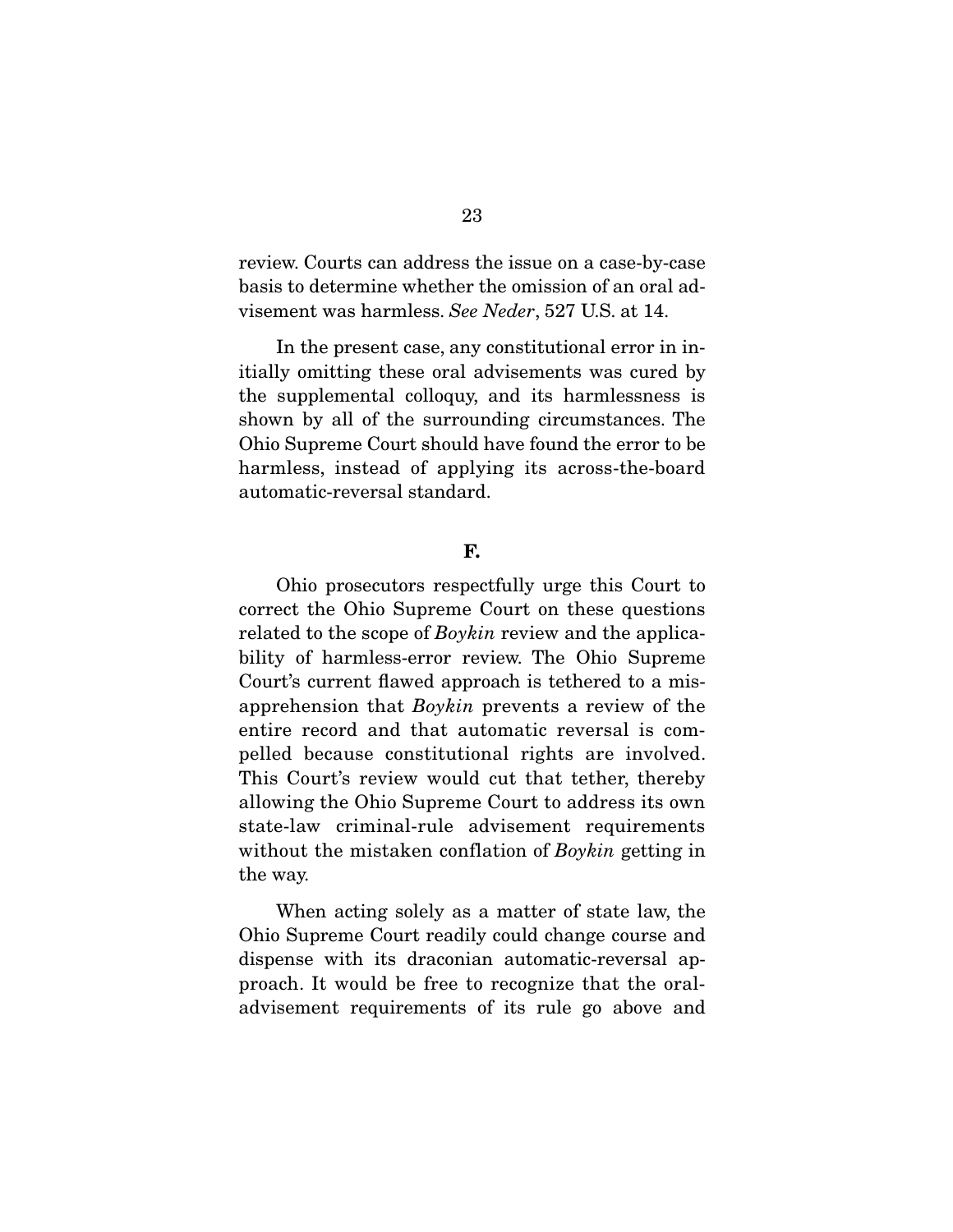beyond what *Boykin* requires, and it would be able to recognize that violating the state-law rule does not create an error of constitutional dimension. It could apply its traditional rule that the defendant must show prejudice in regard to a plea-taking error. It also could readily apply the harmless-error and plain-error. standards set forth in its own rules. These are veryreal possibilities that could flow from this Court's re- $\frac{1}{2}$  could find the counting proposited view of the questions presented.

cutors and victims face a perpetual loop of Veney-based<br>error in Ohio's annellate courts. In this perpetual loop error in Ohio's appellate courts. In this perpetual loop,<br>Ohio prosecutors are precluded from obtaining the  $Boykin$  review of the entire record that should take place. Prosecutors will also be indefinitely hindered by less-error review. Review by this Court would settle these of t-recurring points of federal law, would close this perpetual loop, and thereby would foster the development of state law as well, all to the benefit of Ohio velopment of state law as well, an extreme of Ohio  $\alpha$ ,  $\beta$ , prosecutions, and victims.

 $\overbrace{\hspace{2.5cm}}$   $\overbrace{\hspace{2.5cm}}$